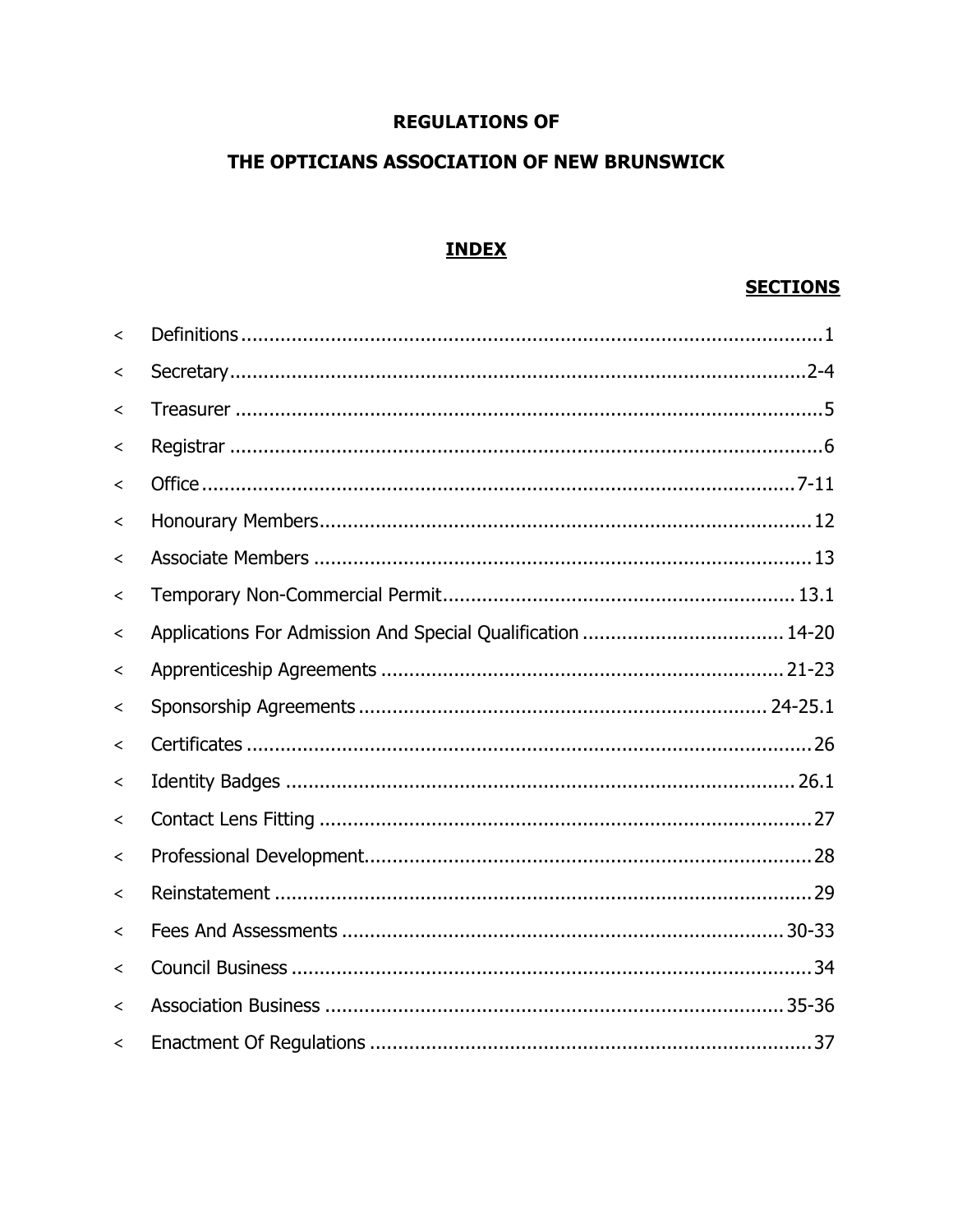**Schedule A** Supervision of Apprentices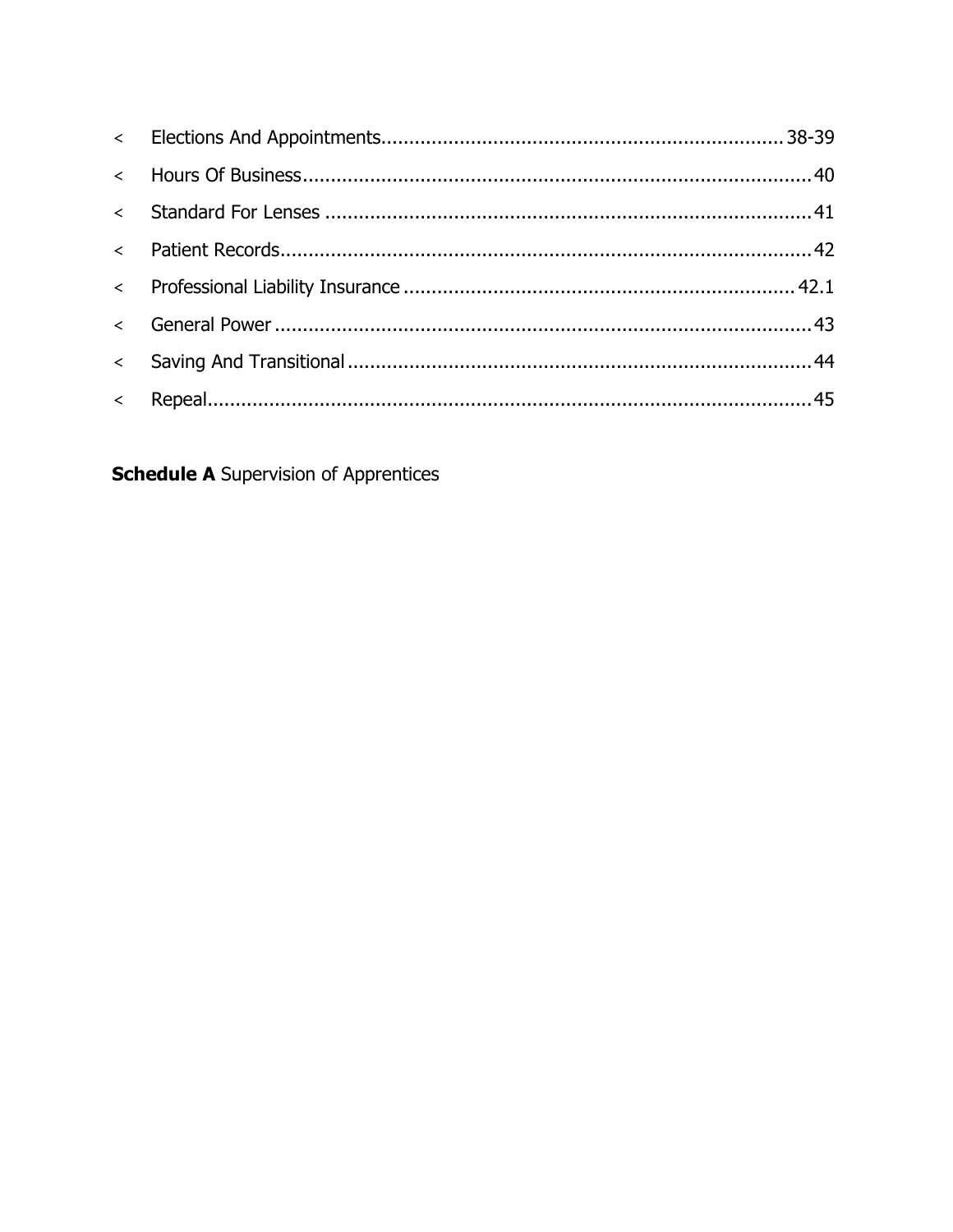## **Definitions**

1 In these Regulations,

"Act" means the Opticians Act;

"approved lectures" means approved professional development lectures, as provided for in Section 28 of these Regulations;

"Association" means the Opticians Association of New Brunswick;

"Examining Committee" means the Examining Committee established under the Act;

"contact lens fitter" means a registered optician who has a certificate of special qualification to fit and dispense contact lenses;

"contact lens student" means a person registered in an approved course for a certificate of special qualification;

"Council" means the Executive Council of the Association;

"Identity Badge" means a document issued by the Opticians Association of New Brunswick, which includes the name and photo of the bearer, and identifies the bearer as a licensed optician, with other specifications of such document to be as determined from time to time by the Registrar, in his/her discretion;

"optical appliances" means contact lenses, whether corrective or cosmetic, lenses, spectacles, eyeglasses, artificial eyes, low vision aids, or appurtenances thereto for the aid or correction of visual or ocular anomalies of the eyes;

"optical dispensing" means the interpreting and filling of a prescription for optical appliances and includes measuring, fitting, adjusting and adapting optical appliances;

"prescriber" means an optometrist or medical practitioner who prepares a prescription;

1.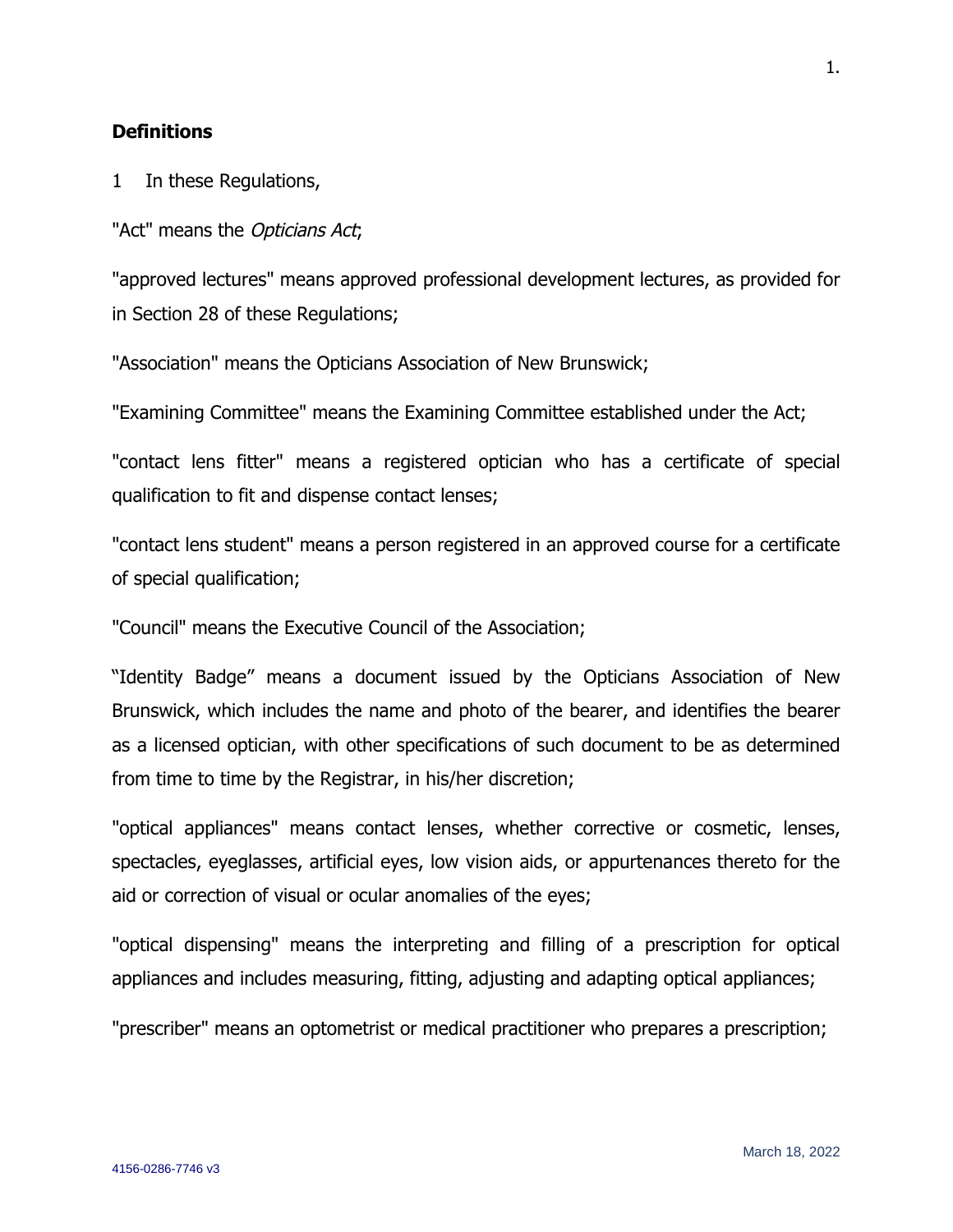"prescription" means the written record for a particular patient, including the date of examination, prepared by a prescriber, of the power of a lens to correct the refractive error of an eye and, when appropriate, reading add, prisms, back vertex distance and any medical contra-indications;

"registered apprentice" means a person who is registered with the Association as an apprentice;

"Registrar" means the Registrar of the Council;

"Secretary" means the Secretary of the Association;

"Temporary Non-Commercial Permit" means a permit issued under regulation 13.1.

# **Secretary**

2 The Secretary shall have custody of the seal of the Association and shall countersign any instruments to which the seal is affixed.

3 If the Secretary is absent or unable to perform his or her duties, the Council may appoint another person to perform these duties.

4 The Secretary shall

- (a) attend all meetings of the Association and Council;
- (b) keep the minutes of the proceedings of the Association and the Council;
- (c) conduct the correspondence of the Association and the Council;
- (d) manage the office of the Association; and
- (e) perform all other duties assigned to him or her by these Regulations or by the Council, or which are incidental to his or her office.

# **Treasurer**

5 The Treasurer shall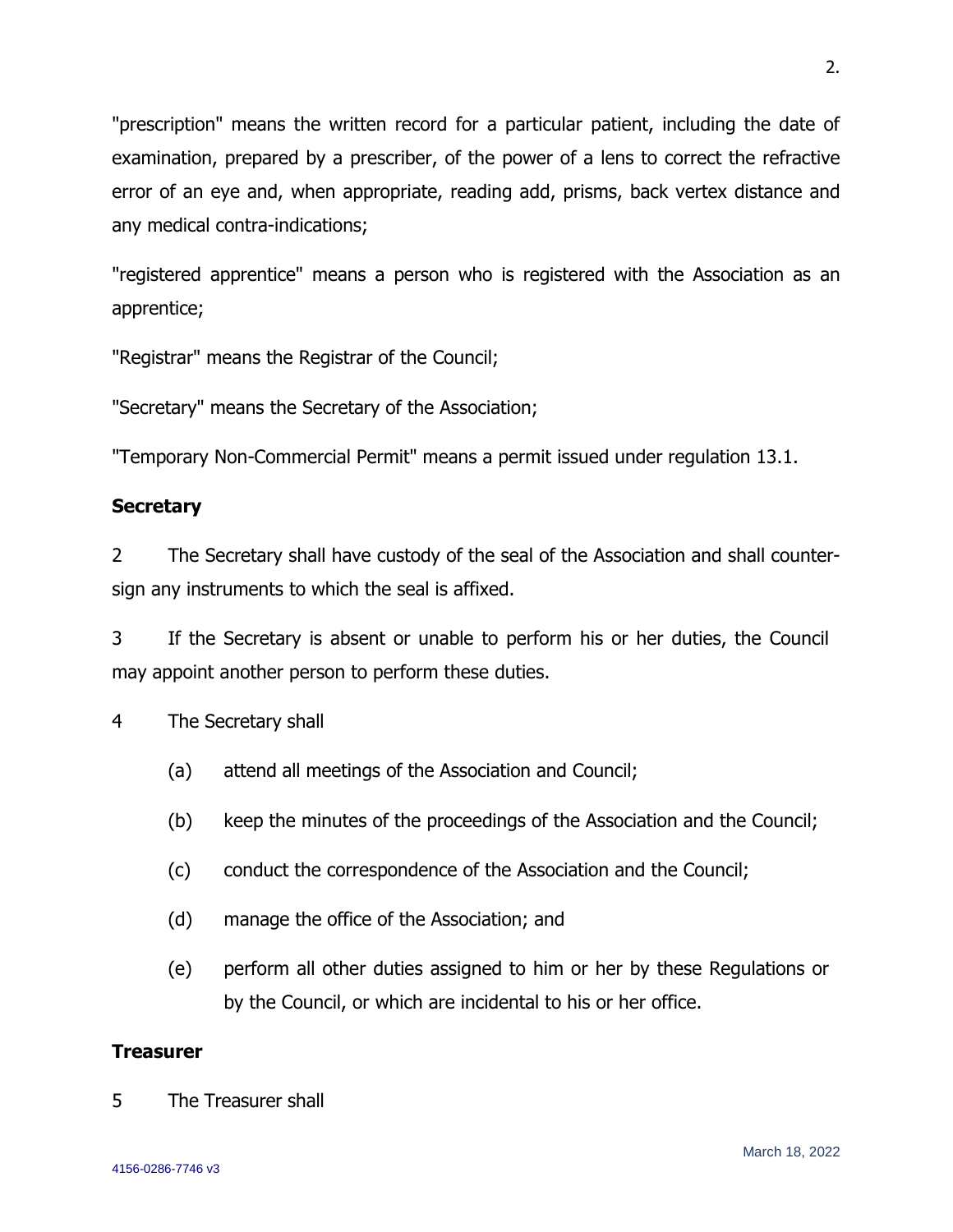- (a) receive all monies payable to the Association;
- (b) hold or invest the monies of the Association subject to the order of the Council;
- (c) make a report at the annual meeting of the Association, or at such other times as may be required by the Council, of all moneys received and paid out by him or her in the last fiscal year of the Association;
- (d) keep the records and other documents of the Association and the Council relating to financial matters;
- (e) make provision to pay all legitimate debts incurred on behalf of the Association, without prior authorization of the Council, up to the amount of \$300.00, out of the moneys of the Association; and
- (f) perform all other duties assigned to him or her by these Regulations or by the Council, or which are incidental to the Treasurer's office.

# **Registrar**

- 6 The Registrar shall
	- (a) record the names of all members of the Association, and
	- (b) issue Certificates of Registration to all members of the Association,

in accordance with the Act and these Regulations.

### **Office**

- 7 (1) All moneys of the Association shall be deposited in a financial institution authorized by the Council.
	- (2) The signing officers for the accounts of the Association shall be such persons as may be designated from time to time by the Council.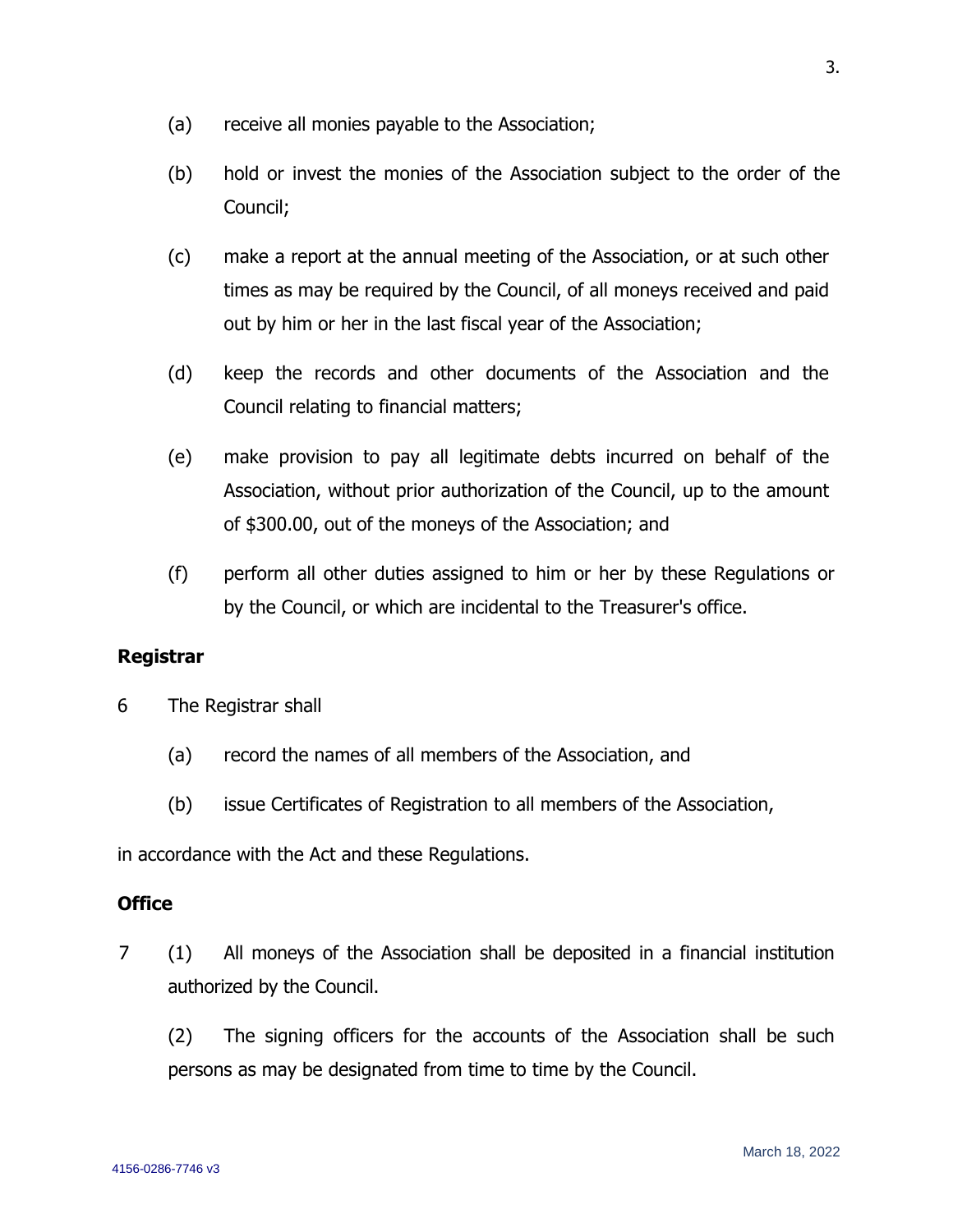8 The Council shall fix the salary, if it is deemed necessary, of the Secretary and of the Treasurer which shall be paid out of the moneys of the Association.

9 The Council may appoint counsel to act on behalf of the Association in any matter and authorize payment for such counsel out of the moneys of the Association.

10 The Council shall instruct and authorize the Treasurer to pay all legitimate debts of the Association over the amount of \$300.00 out of the moneys of the Association.

11 Employees of the Association shall have such duties and be paid such salary or wages out of the moneys of the Association as the Council may determine.

#### **Honourary Members**

12 (1) The Council may make any person it considers worthy an honourary member of the Association.

(2) At the beginning of the fiscal year following the sixty-fifth birthday of any member in good standing, every such member shall be deemed to have honourary status.

(3) No annual registration fee is payable to the Association by honourary members.

(4) Honourary members have the right to attend meetings of the Association, and retain the right to vote.

(5) Every member who continues optical dispensing after his sixty-fifth birthday shall acquire professional development hours as specified in Section 28 of these Regulations.

### **Associate Members**

13 (1) The Council may grant associate membership in the Association, for a fee equal to 25% of the annual registration fee, to any member in good standing who for a period of time ceases to practise optical dispensing in the Province of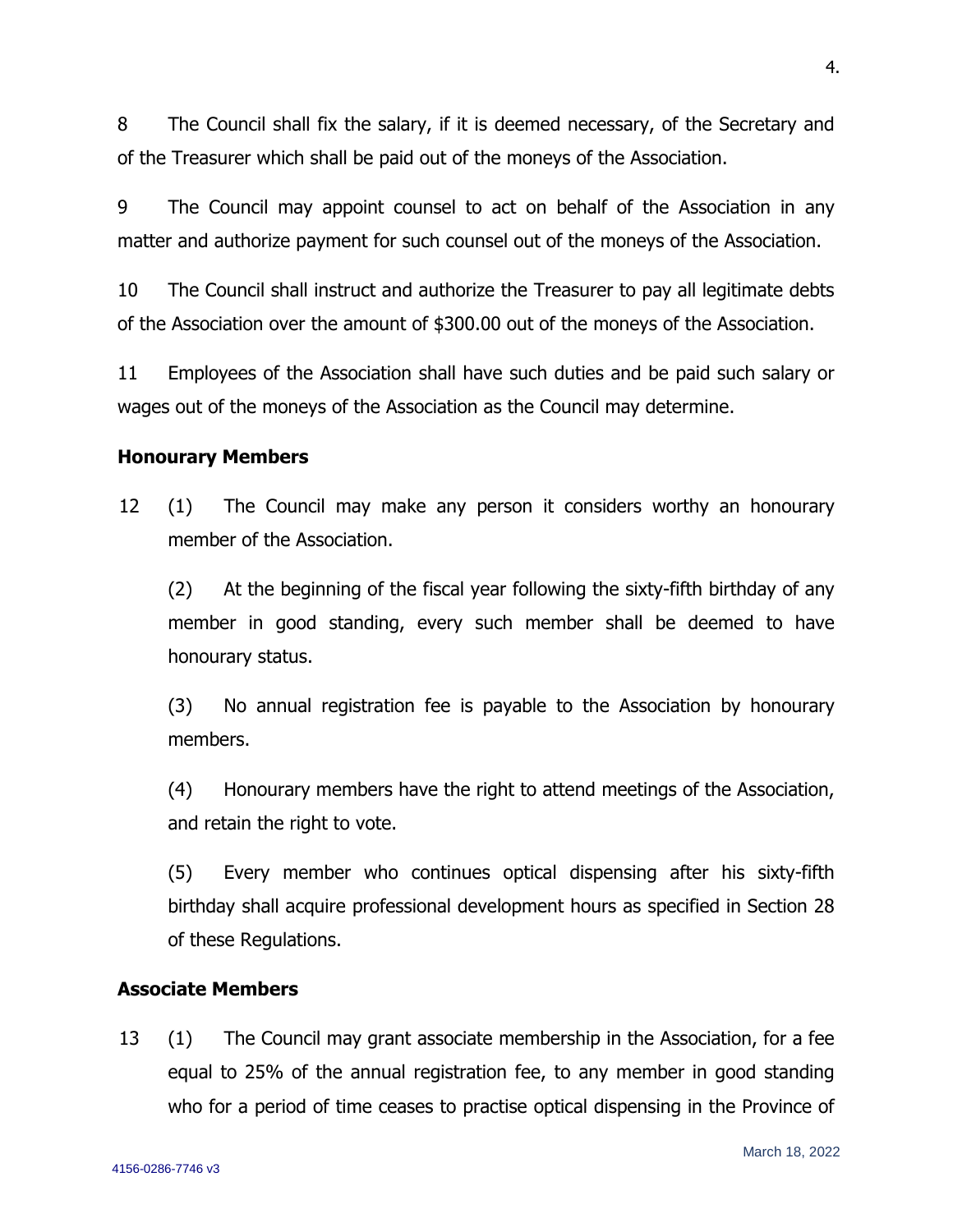New Brunswick. Every person requesting associate membership shall apply for a "non-practising" waiver, which may be granted by the Council upon the condition that where such person practises optical dispensing in New Brunswick at any time during the financial year for which the waiver was requested, the remaining 75% of the full registration fee automatically becomes due.

(2) Associate members shall acquire professional development hours as specified in Section 28 of these regulations.

(3) Associate members shall receive all general mailings and may attend all general meetings as voting members.

### **Temporary Non-Commercial Permit**

13.1 A Temporary Non-Commercial Permit may be issued to an applicant who is licensed to practise optical dispensing in a Province or Territory in Canada upon the following conditions:

(1) such Temporary Non-Commercial Permit may only be issued to allow the practice of optical dispensing at a specific event or during an emergency situation;

(2) the definition of a specific event or an emergency shall be on a case-bycase basis as determined by Council from time to time;

(3) the Temporary Non-Commercial Permit shall only be valid for the length of the specific event or emergency situation, as the case may be, for which the Permit was issued;

(4) the application form and requirements for a Temporary Non-Commercial Permit shall be as determined and approved by Council from time to time; and

(5) the Registrar shall confirm that the applicant is currently registered and in good standing in the Province or Territory in Canada where the applicant is licensed.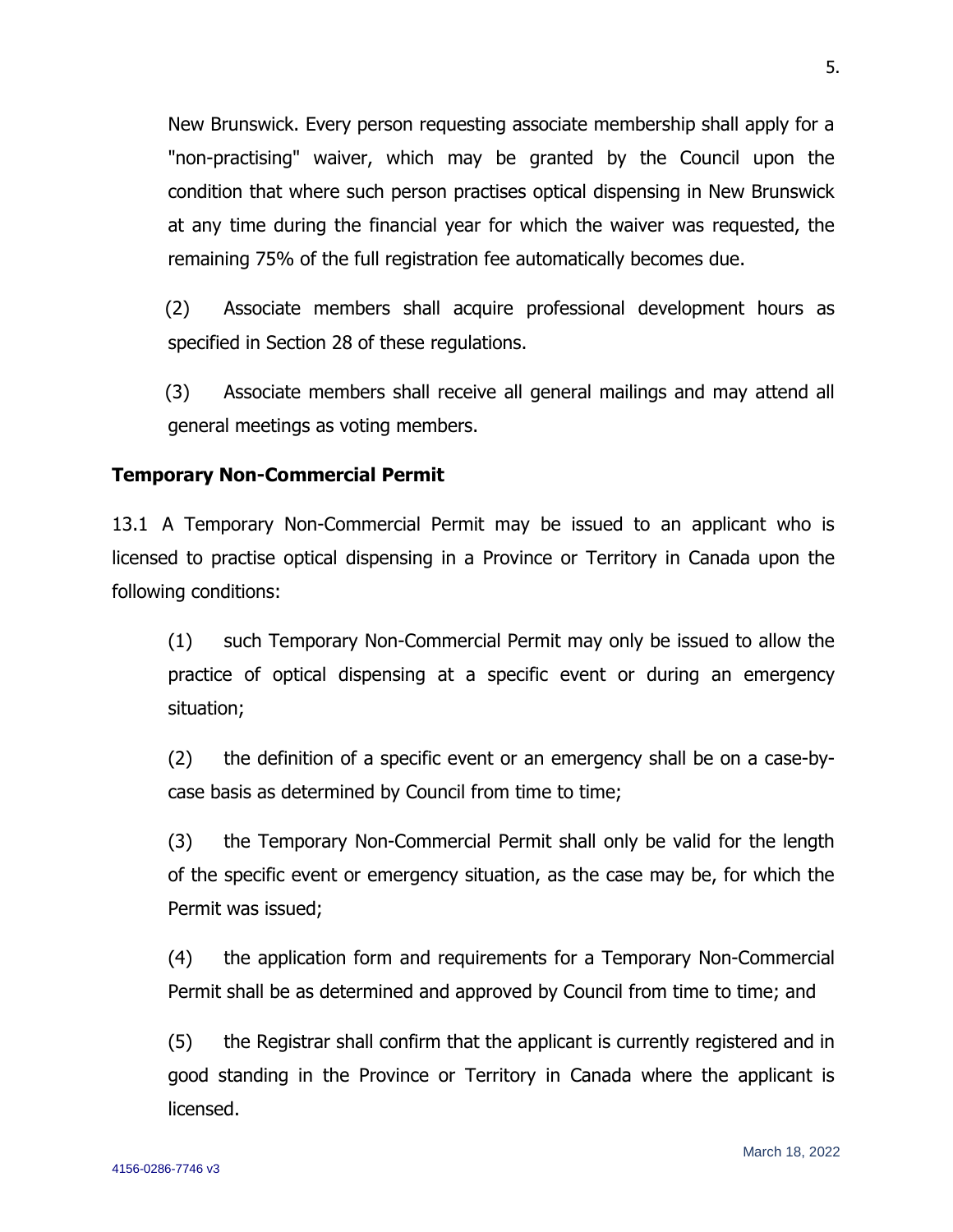# **Applications For Admission And Special Qualification**

- 14 (1) The Council may cause an inquiry into an application for admission of a person as an optician or as a registered apprentice by
	- (a) making an inquiry itself,
	- (b) referring the application to the Examining Committee to make an inquiry, or
	- (c) instructing the Registrar to make an inquiry.

(2) On an inquiry into an application under this section, the Council or the Examining Committee or the Registrar may require and receive evidence as to the character, habits and education of the applicant and as to any other matters relating to the application into which the Council considers fit to cause an inquiry.

(3) The Council or the Examining Committee or the Registrar may require an interview with the applicant as part of the inquiry.

(4) Where the Council refers the application to the Examining Committee or the Registrar, the Examining Committee or the Registrar shall report any findings to the Council and the Council shall make the final decision on the application.

15 (1) To qualify for registration as an optician, every person applying must show that he or she is of suitable character and habits for admission as an optician authorized to carry on business in the Province.

(2) To qualify for registration as a registered apprentice, every person applying must show that he or she is of suitable character and habits for admission as a registered apprentice aspiring to registration as an optician in the Province.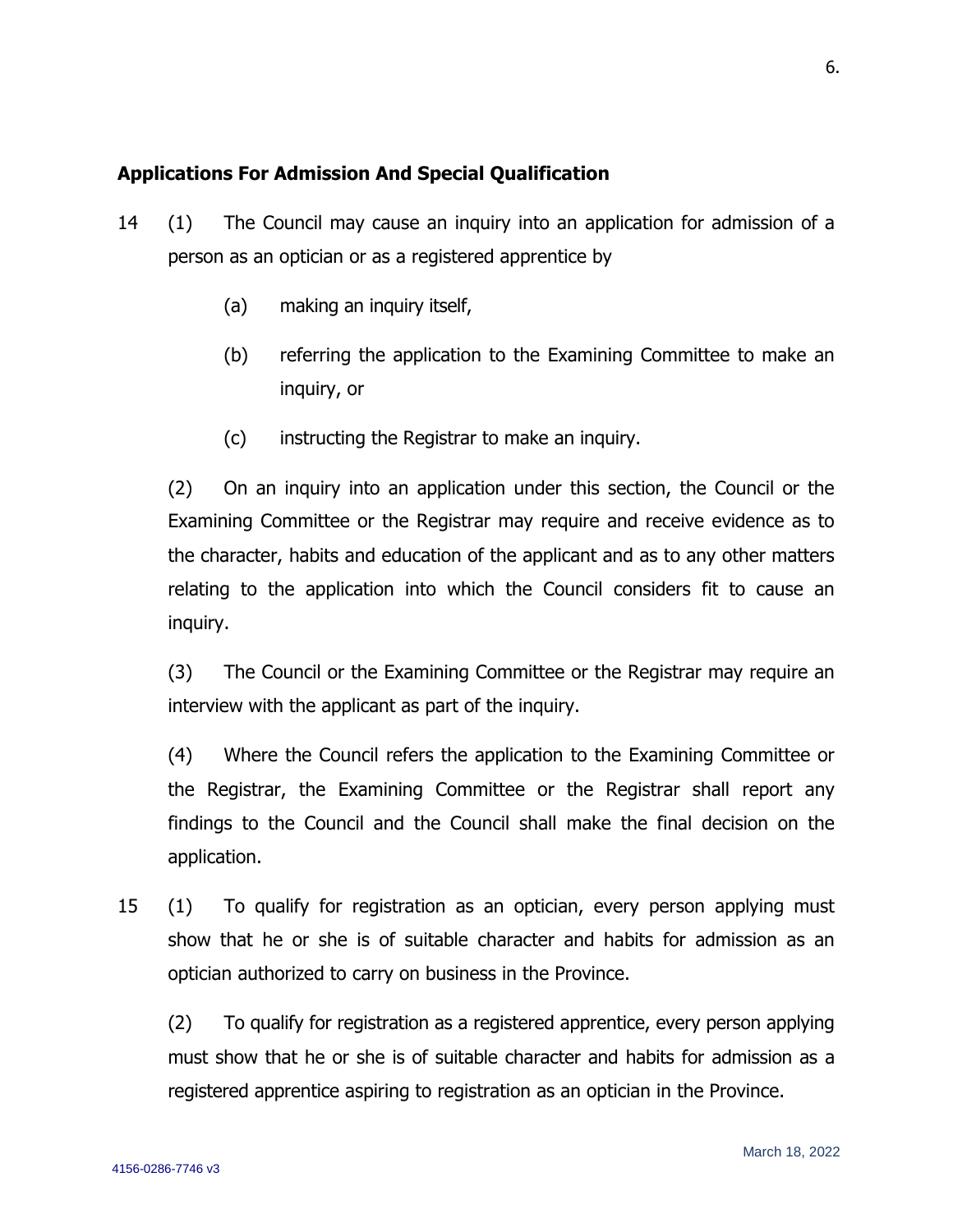- 16 To qualify for admission as a registered apprentice every person applying must
	- (a) present proof of having obtained at least a Grade 12 diploma equivalent to that granted by the Province of New Brunswick; and
	- (b) have entered into an apprenticeship agreement with a duly qualified sponsoring optician.
- 17 To qualify for registration as an Optician, any applicant must
	- (a) have successfully completed
		- (i) an ophthalmic dispensing eyeglasses course which has been approved by Council, and
		- (ii) an assessment process which has been approved by council, or
	- (b) qualify by virtue of a mutual recognition agreement in force at the time of the application for registration.

18 To qualify for a certificate of special qualification, an optician shall have taken and successfully completed a course and assessment process which is approved by the Council at the time of application, or qualify by virtue of a mutual recognition agreement in force at such time.

- 19 (1) An application for admission as a registered apprentice shall be filed with the Secretary.
	- (2) The application shall
		- (a) state the date of birth, the educational qualifications, and the citizenship of the applicant;
		- (b) name the optician with whom the applicant has entered into the apprenticeship agreement;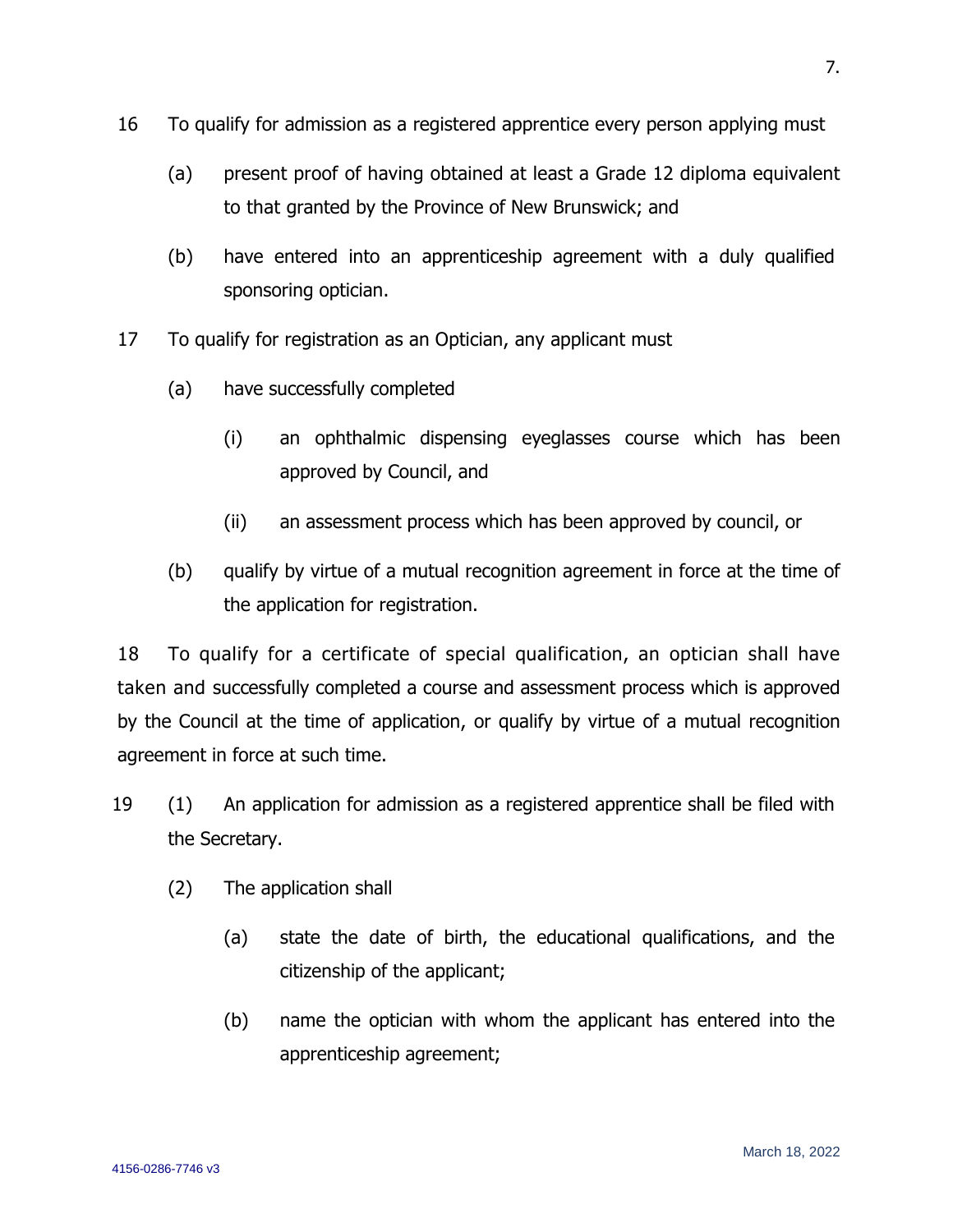- (c) state whether the applicant has ever been convicted of a criminal offence and, if so, the particulars thereof; and
- (d) be accompanied by at least three character references.

(3) The applicant shall cause an official transcript or equivalent document certifying his or her studies to be sent to the Secretary or shall attach a transcript to his application.

(4) The applicant shall attach to this application a copy of his or her apprenticeship agreement.

(5) The applicant shall include with his or her application the prescribed registration fee.

20 (1) An application for admission as a registered apprentice, accompanied by all requisite documentation and the registration fee, shall be placed before Council, which shall consider the applicant and may conduct or cause an inquiry respecting the applicant in accordance with the provisions of Section 14.

(2) Where Council has considered the application and any inquiry pursuant to Section 14 is complete, the Council shall, if it finds the applicant qualified for admission as a registered apprentice, admit the applicant as a registered apprentice.

(3) The admission of a person as a registered apprentice by the Council is effective from the date his or her application for admission is filed with the Secretary.

### **Apprenticeship Agreements**

21 (1) In this section, unless the context otherwise requires,

"apprenticeship agreement" means an agreement between a sponsoring optician and a registered apprentice, or person intending to apply for registration as a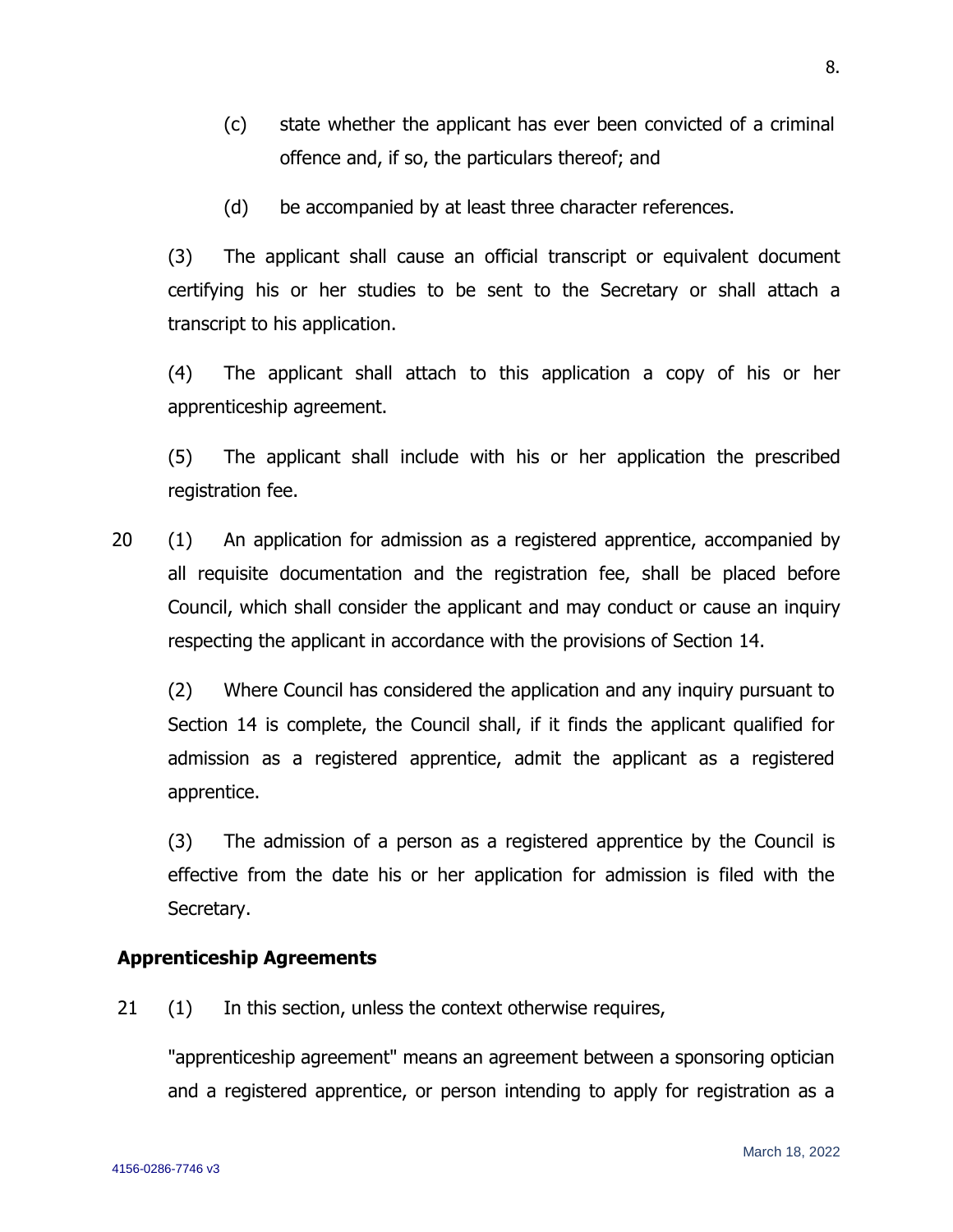registered apprentice, in order to prepare the registered apprentice for admission as an optician;

"Sponsoring optician" means an optician who has entered into an apprenticeship agreement with a registered apprentice, or a person intending to apply for registration as a registered apprentice.

(2) A person intending to apply for registration as a registered apprentice shall, before making his or her application enter into an apprenticeship agreement with a sponsoring optician,

- (a) who has his or her principal place of business within the Province of New Brunswick,
- (b) who is not already sponsoring more than one apprentice or contact lens student, and
- (c) who is a member in good standing of the Association.
- (3) Apprenticeship agreements are for the purpose of making an application,
	- (a) for admission as a registered apprentice, or
	- (b) for the transfer of an apprenticeship agreement.
- (4) An apprenticeship agreement continues in effect until
	- (a) the sponsoring optician ceases to be a regular member of the Association, is suspended from the Association, or otherwise ceases to be qualified to act as an optician,
	- (b) a transfer of the apprenticeship agreement to another sponsoring optician is approved by Council,
	- (c) the registered apprentice is registered as an optician, or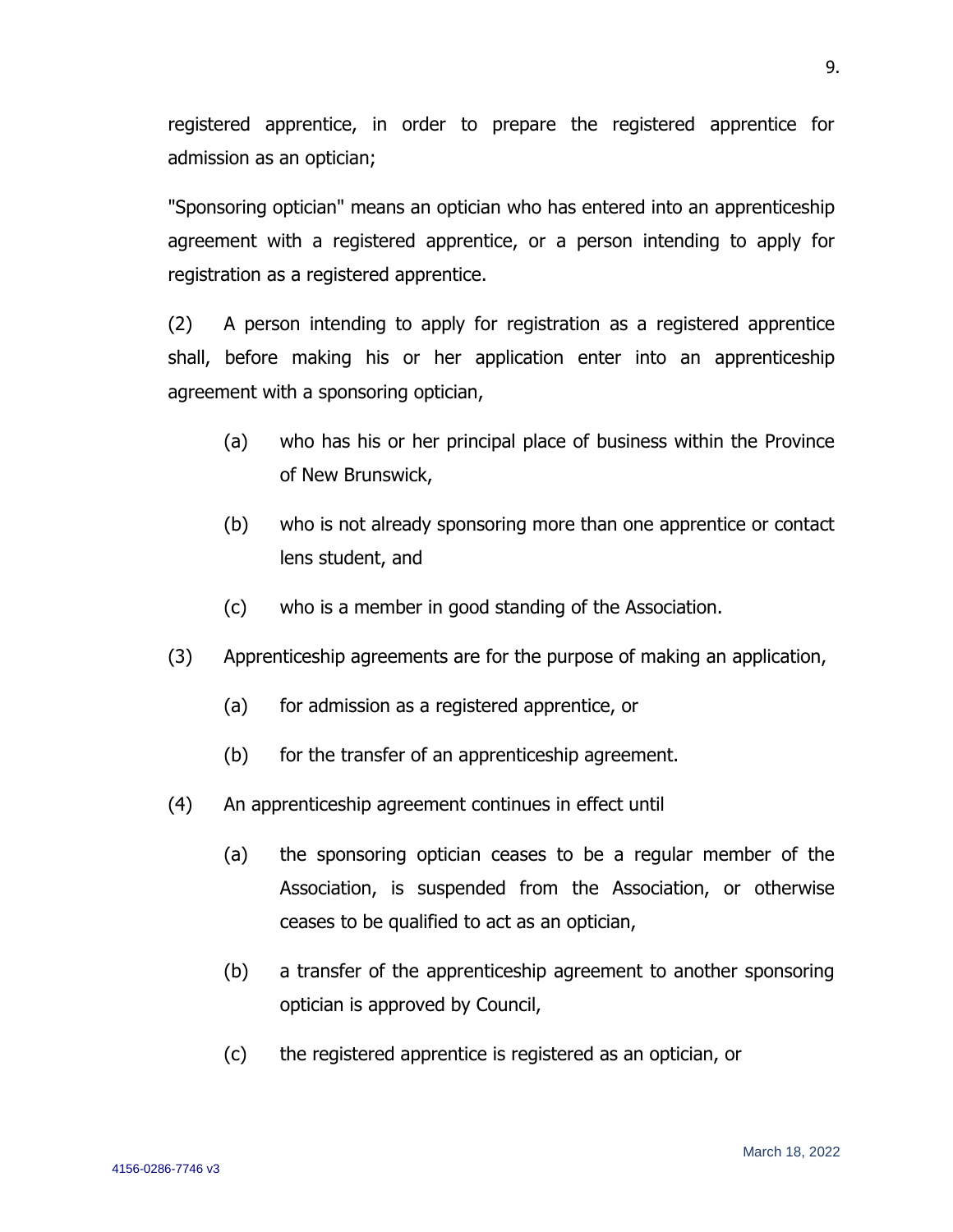- (e) the Apprentice withdraws from the course as referred to in Section 17 of these Regulations, and does not re-register for the course at the next opportunity to do so, or
- (f) five years have passed since the initial registration of the Apprentice, and the Apprentice has not qualified for licensure.

(5) A registered apprentice may apply to transfer his apprenticeship agreement from one sponsoring optician to another sponsoring optician by requesting such a transfer from the Council.

(6) An apprenticeship agreement shall be signed by the sponsoring optician and the registered apprentice.

(7) A sponsoring optician shall teach, instruct and employ the registered apprentice, or cause the registered apprentice to be taught, instructed, and employed in the practice of optical dispensing, and shall use best endeavours to cause the registration of the registered apprentice as an optician.

(8) During the term of apprenticeship, a registered apprentice must serve a period or periods aggregating not less than 2000 hours

- (a) in the employment of his or her sponsoring optician, or
- (b) with the prior written consent of his or her sponsoring optician, in the employ of another optician who would be qualified to act as a sponsoring optician.

(9) No optical appliance prepared by a registered apprentice shall be dispensed to a client until it has been approved by an optician.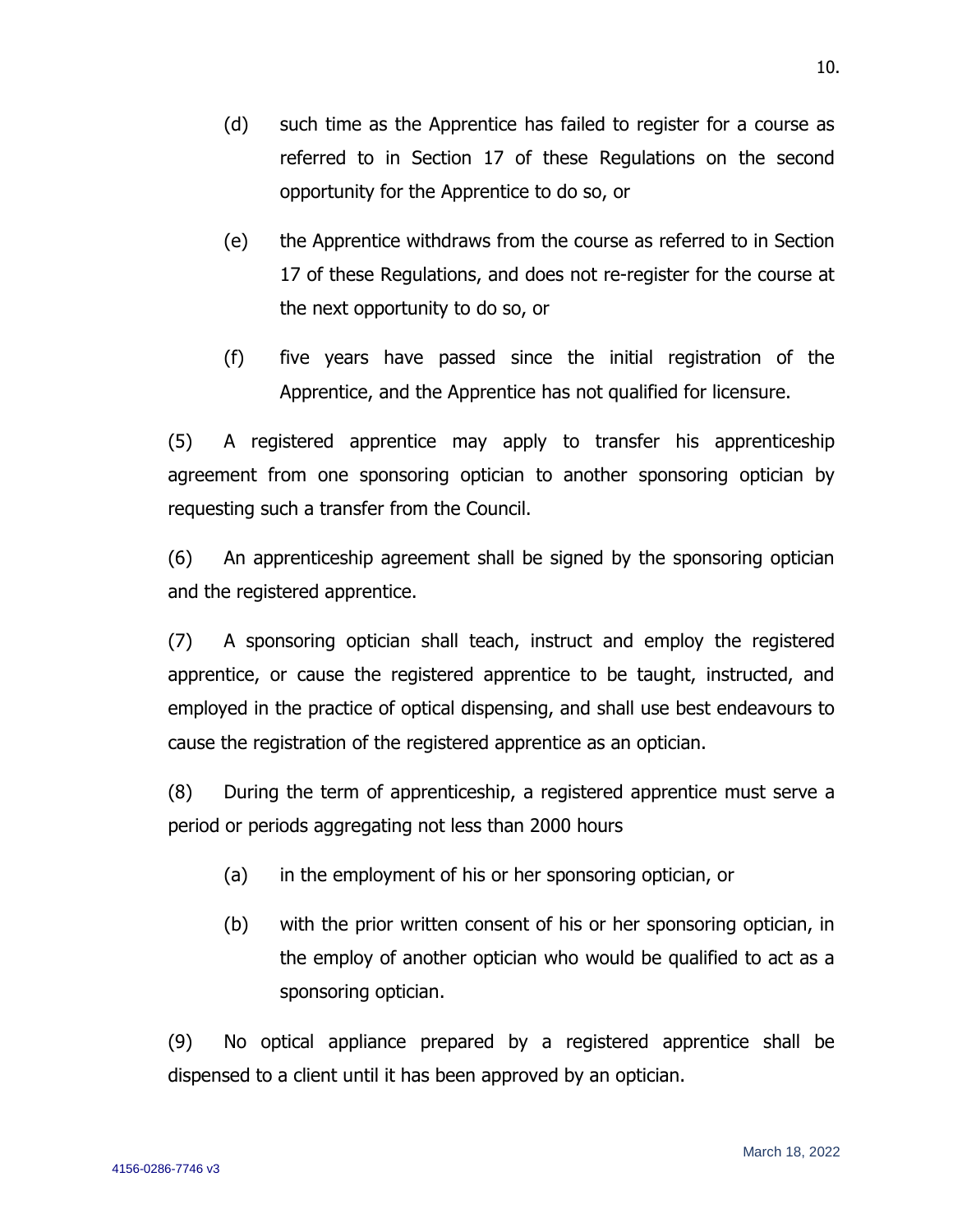(10) An Apprentice shall be supervised by the sponsoring optician or by any other optician who would be qualified to act as a sponsoring opticians, (the "supervising optician"), in accordance with the provisions of Schedule A attached hereto, which forms part of these Regulations.

22 Notwithstanding Section 21 of these Regulations, any person may enter into an apprenticeship agreement and serve his or her qualifying time as a Registered Apprentice with a duly qualified optometrist, and Section 21 shall apply with all necessary changes.

23 (1) For the purposes of registration pursuant to Section 15 of the Act, no applicant shall be deemed to have successfully completed the assessment process for registration until he or she satisfies the Council that he or she is of good character and repute.

(2) Where a person has fulfilled all necessary qualifications and conditions to be registered as an optician, the Council shall instruct the Registrar to issue to that person a certificate of registration, and admit him or her as a member of the Association.

### **Sponsorship Agreements**

24 (1) In this section, unless the context otherwise requires,

"contact lens sponsor" means an optician holding a certificate of special qualification to dispense contact lenses, a dispensing optometrist, or a dispensing ophthalmologist who has been pre-approved by the Council to sponsor a particular contact lens student, and subsequently signs a sponsorship agreement with that student;

"contact lens student" means a registered optician who is enrolled in the contact lens distance delivery program approved by the Council, or who is actively engaged in completing the practical component of such a course;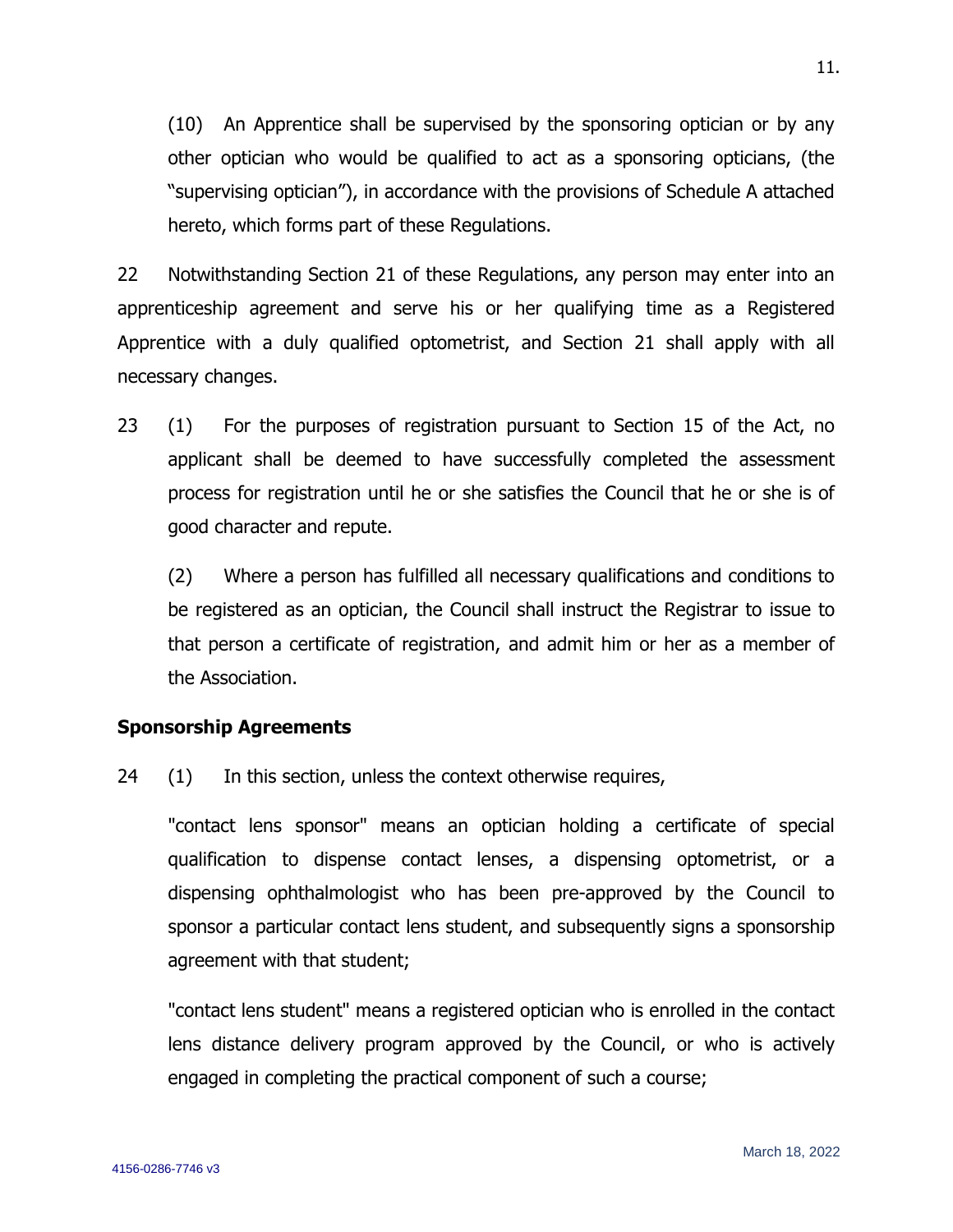"sponsorship agreement" means an agreement between a contact lens student and a contact lens sponsor to the effect that the contact lens sponsor shall supervise and instruct the student in the fitting of contact lenses and all measurement and instrumentation pertinent thereto.

(2) Before December  $31<sup>st</sup>$  in the year a contact lens student begins the first year contact lens course, he or she shall sign a sponsorship agreement with a contact lens sponsor who has been pre-approved by the Council, and who is not already sponsoring more than one apprentice or contact lens student.

(3) In order to fulfil the requirements of the contact lens course, a student may sign multiple sponsorship agreements, which may run concurrently.

(4) No contact lens sponsor shall sponsor more than two contact lens students at any one time.

(5) No contact lens student may take ocular measurements for contact lenses, fit or adjust contact lenses except in the same dispensary where his or her contact lens sponsor works.

(6) A contact lens student must complete the number of fittings and practical hours prescribed by the course he or she is registered in, to be considered to have successfully completed the course.

(7) No contact lens fitting shall be completed by a contact lens student until the fitting has been approved by an optician holding a certificate of special qualification, a dispensing optometrist, or a dispensing ophthalmologist.

25 Where a contact lens student has successfully completed all practical and written components of the contact lens course, and has passed the National Standard examination, and has paid the prescribed fees, the Council shall instruct the Registrar to issue to him or her a certificate of special qualification to dispense contact lenses.

March 18, 2022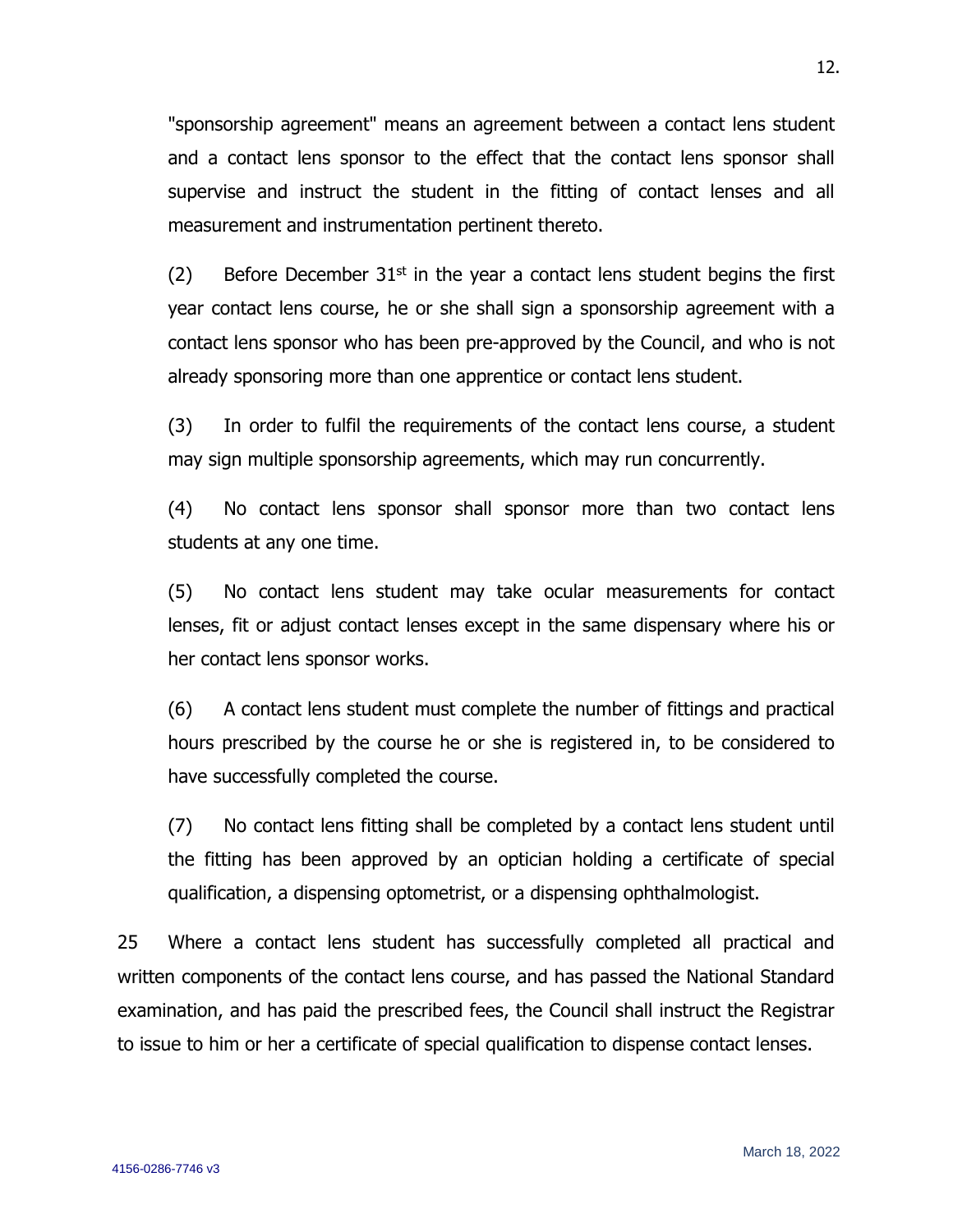25.1 For greater certainty, a contact lens student shall be deemed to continue to be registered in an approved course for a certificate of special qualification

- (a) for any periods of time between sessions of such approved course, and
- (b) for such period of time between completion of the approved course and issuance of a certificate of special qualification as described in Section 25 hereof,

but in no case shall a contact lens student be deemed to continue to be registered in an approved course for any period in excess of 5 years from the date such student first enrolled in the approved course.

# **Certificates**

26 (1) Every optician shall ensure that his or her certificate of registration is prominently displayed for public viewing in his or her primary place of business.

(2) Every contact lens fitter shall ensure that his or her certificate of special qualification is prominently displayed for public viewing in his or her primary place of business.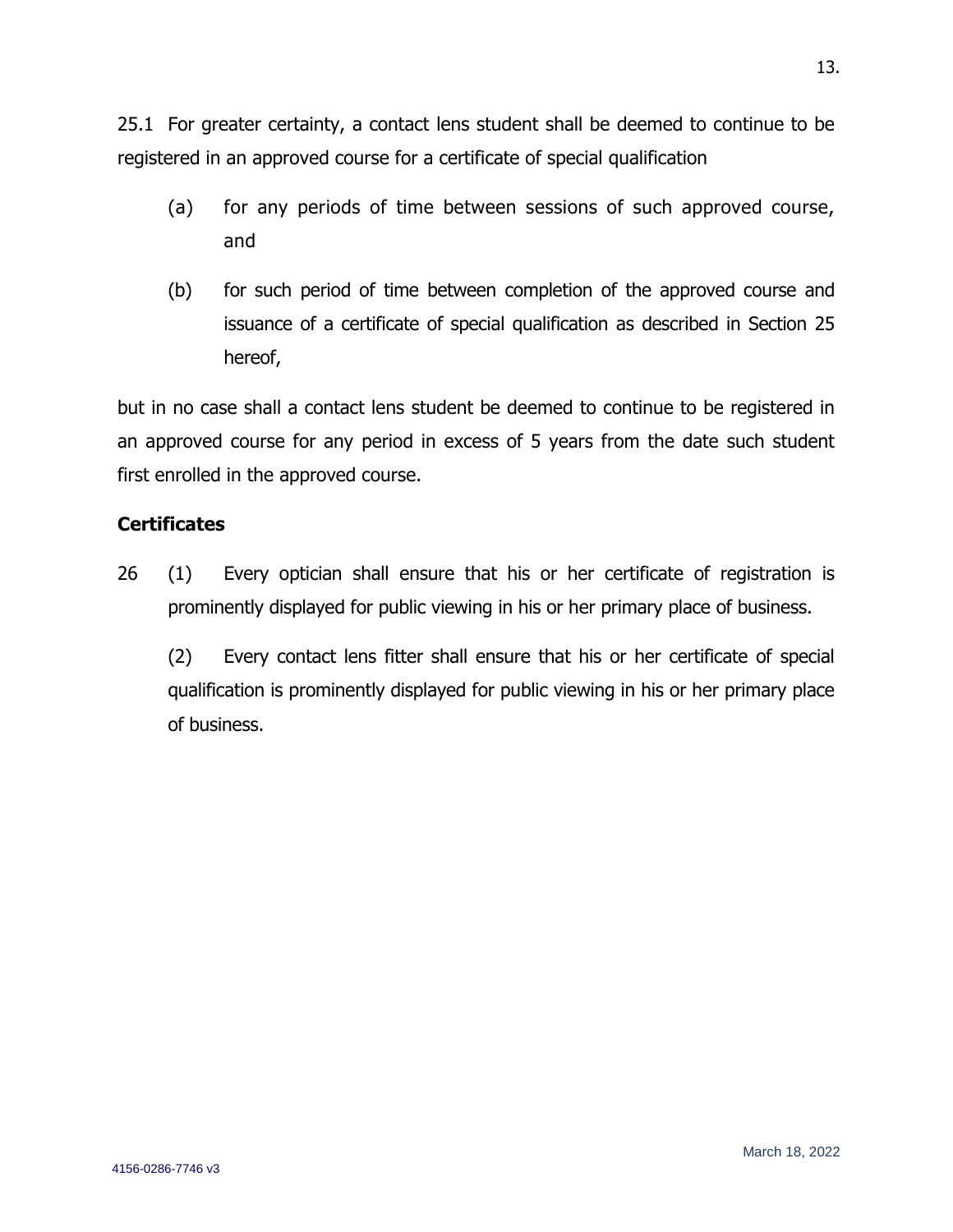# **Identity Badges**

26.1 (1) Three (3) months prior to the coming into force of this section, every optician shall provide to the Registrar either two (2) physical copies or one (1) electronic copy in .jpg or .png format of an identical untouched photograph of himself or herself, for display upon the Identity Badge to be issued by the Association.

(2) After the coming into force of this section, every applicant for licensing as an optician shall, at the time of their application, comply with the requirements set out in the preceding subsection.

(3) Each optician shall submit a new pair of duplicate photographs or one new electronic copy to the Registrar by the fifth (5th) anniversary of their most recent previously submitted photographs.

(4) Every optician, while serving a member of the public, shall wear their current Identity Badge, secured to their person by lanyard, retractable badge reel, snap hook, or similar clip assembly.

(5) Identity Badges shall be worn at or above chest height, allowing the bearer's photograph and face to be readily compared by visual inspection.

(6) All photographs submitted to the Registrar shall be in colour, and must be:

- (a) clear, sharp and in focus at size 2" in width x 2¾" in height,
- (b) taken with uniform lighting, without shadows, glare or flash reflections,
- (c) taken straight on, with face and shoulders centered and squared to the camera,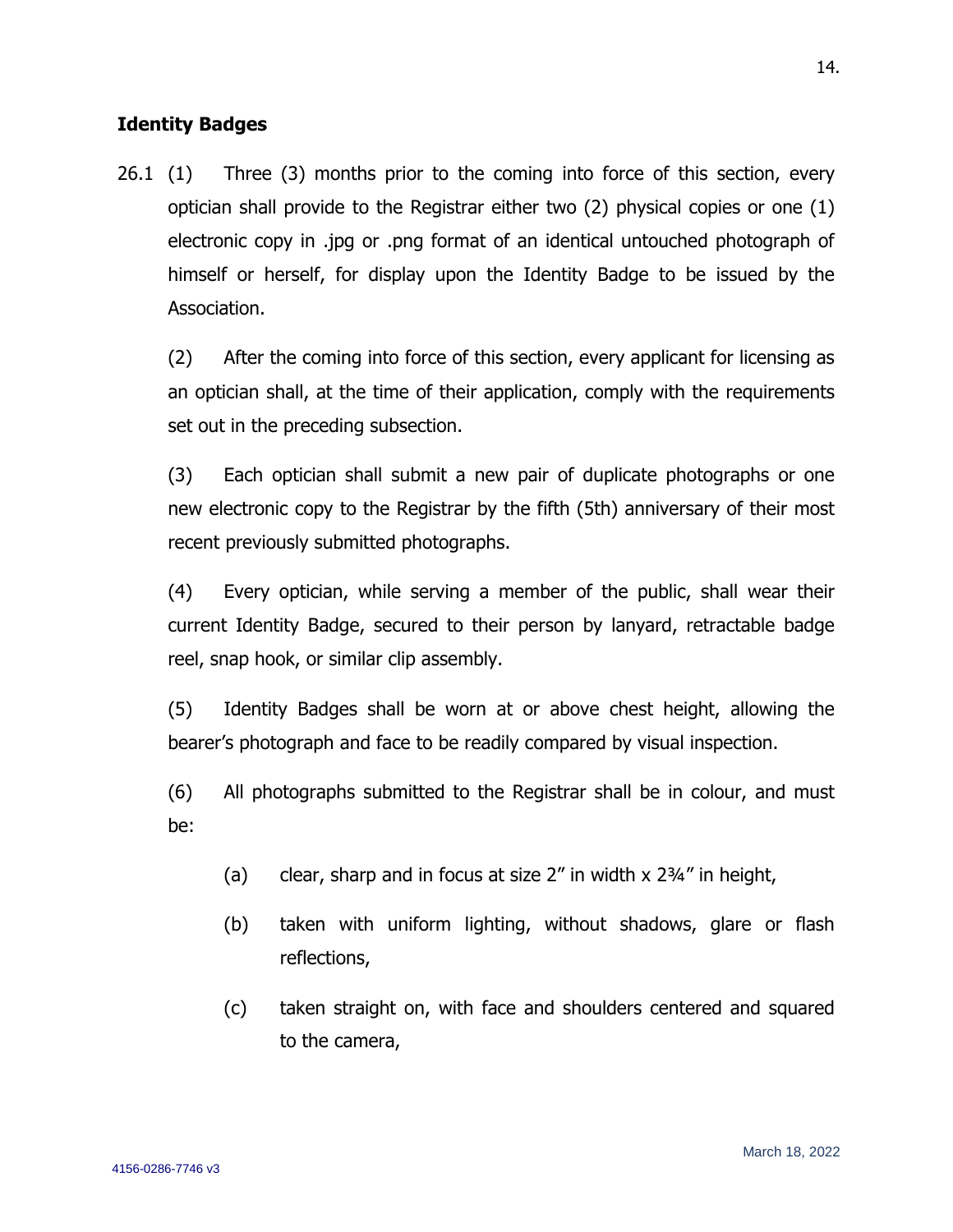- (d) taken in front of a plain white or light coloured background, with a clear difference between the face and the background,
- (e) taken within the last year and reflect subject's current appearance, and
- (f) professionally printed on plain, high-quality photographic paper, or submitted electronically as a .jpg or .png.

(7) Head coverings that conceal any visible portion of the head (i.e. ball caps, bandanas or headscarves) should not be worn, unless they constitute a religious obligation.

(8) Eyewear, if such is normally worn, are to be maintained for the photograph, but not sunglasses, unless the individual has a certifiable requirement to wear them.

(9) Each duplicate photograph shall be signed and dated on the back by the optician before submission to the Registrar.

(10) Two (2) copies of the Identity Badge shall be issued to each optician following each submission of new photographs by the optician, together with two (2) lanyards and two (2) badge holders, and replacements provided thereafter at cost.

(11) Identity Badges remain the property of the Association, and any member whose registration has been revoked or whose license or certificate of special qualification has been suspended or revoked shall immediately return said documents to the Registrar.

(12) Failure to comply with any provision of this section shall constitute professional misconduct.

(13) This section comes into force on a date to be fixed by Council.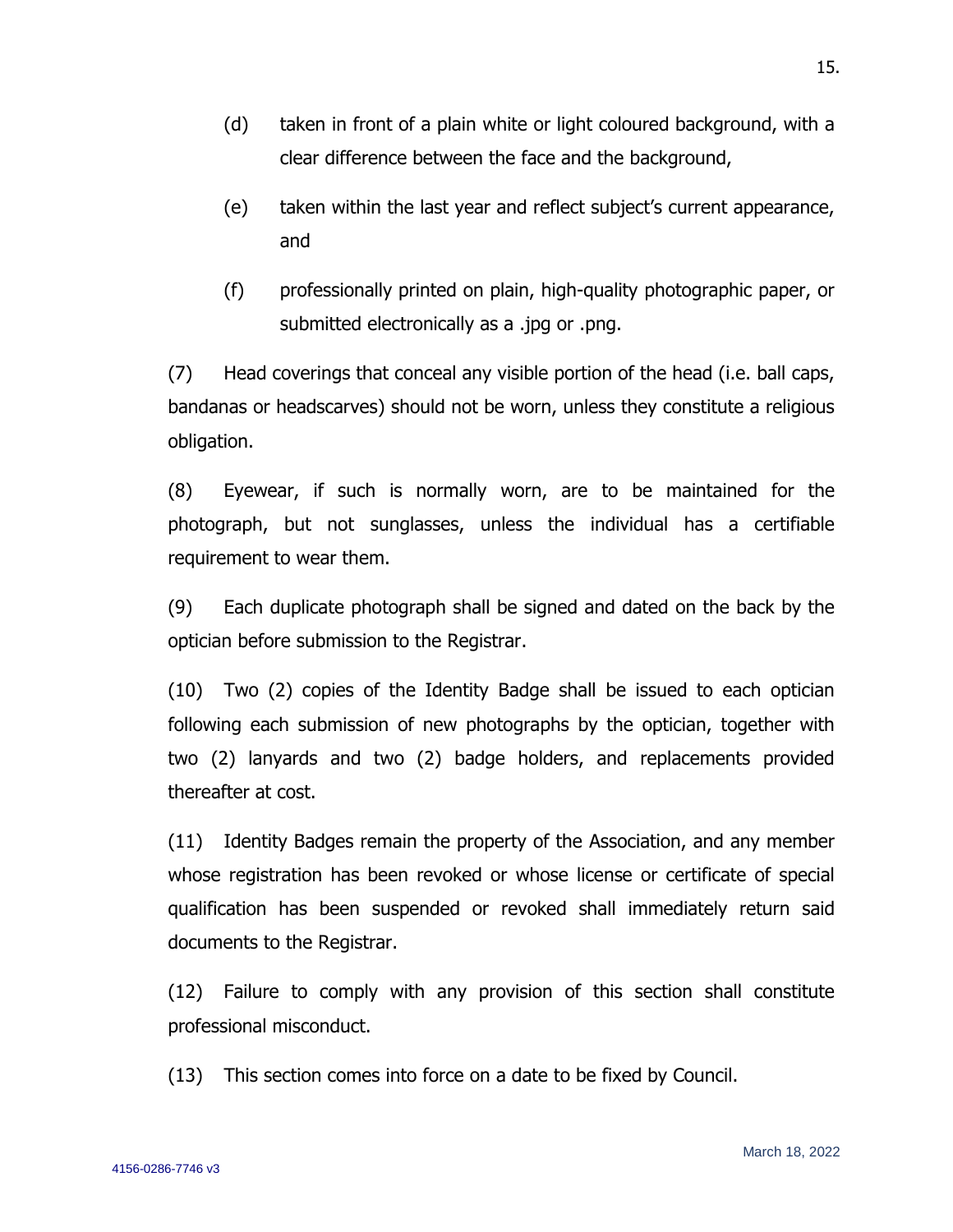# **Contact Lens Fitting**

- 27 (1) No contact lens fitter shall dispense contact lenses to a patient for the first time, whether the contact lenses are to be corrective or cosmetic, unless the contact lens fitter has
	- (a) taken the patient's history,
	- (b) performed a slit-lamp examination,
	- (c) assessed fit,
	- (d) issued appropriate cautions,
	- (e) satisfied himself or herself that the patient is capable of insertion and removal of the lenses,
	- (f) satisfied himself or herself that appropriate lens care has been explained to the patient, and
	- (g) advised the patient as to any appropriate follow-up which is indicated in the circumstances.

(2) No contact lens fitter shall fit or dispense contact lenses unless he or she has access to the use of a keratometer, a slit-lamp, and trial lenses appropriate for the fitting or dispensing of contact lenses.

(3) For the purposes of this section, the onus of proof that a contact lens fitter has access to the use of the equipment referred to in the preceding paragraph, and the appropriateness of the said equipment, shall be on the contact lens fitter concerned.

(4) Every contact lens fitter who acts in breach of paragraph (1) or (2) hereof is guilty of professional misconduct.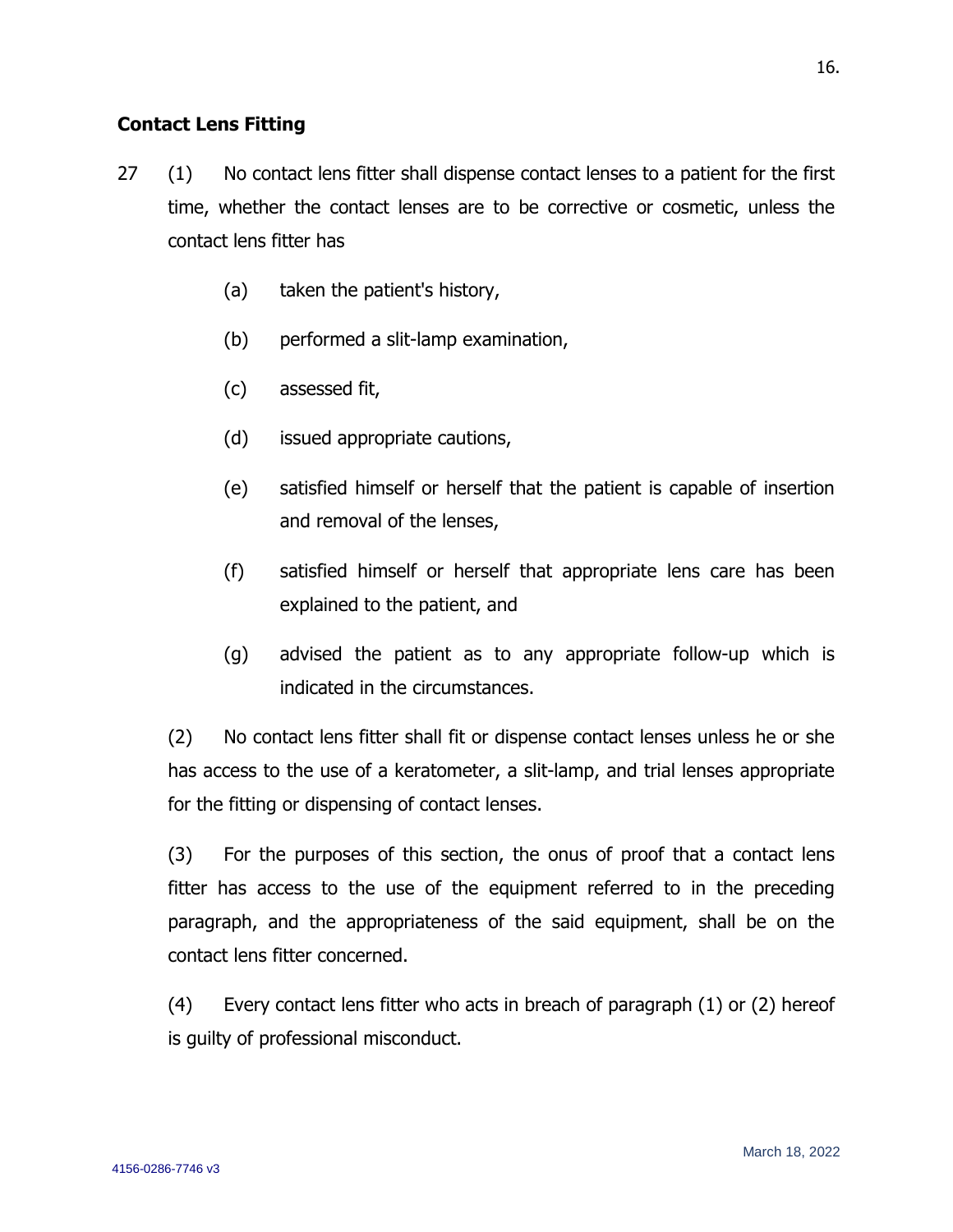#### **Professional Development**

28 (1) For the purposes of this section an "education cycle" shall comprise a predetermined period of 1 (one) calendar year.

(2) Approved in-person, virtual or online lectures, seminars, workshops, or written education modules, regardless of length, shall be accorded the number of credits which the National Alliance of Canadian Optician Regulators ("NACOR") or Council determines they are worth.

(3) Every optician who does not hold a certificate of special qualification shall complete at least 8 (eight) approved credits within each one-year education cycle, 1 (one) of which shall be a Jurisprudence credit,

(4) Every optician who holds a certificate of special qualification shall complete at least 10 (ten) approved credits within each one-year period, at least 4 (four) of which credits shall pertain to contact lenses, and 1 (one) of which shall be a Jurisprudence credit.

(5) Opticians transferring licenses from another province to NB, must provide certificates (proof of attendance), for all credits acquired within the year to the registrar with their application for membership. Acceptable credits will be added to the transferring optician's PD record.

(6) Where an optician completes more than the minimum number of credits pursuant to subsections (3) and (4) hereof, credits acquired in excess of the minimum may not be carried forward to fulfil the requirements of any subsequent period.

(7) The Registrar shall be responsible for keeping records of credits, and for the general administration of this section.

(8) The onus of proof of compliance with the requirements set out in subsections (3) and (4) shall be upon the optician, and the attendance records of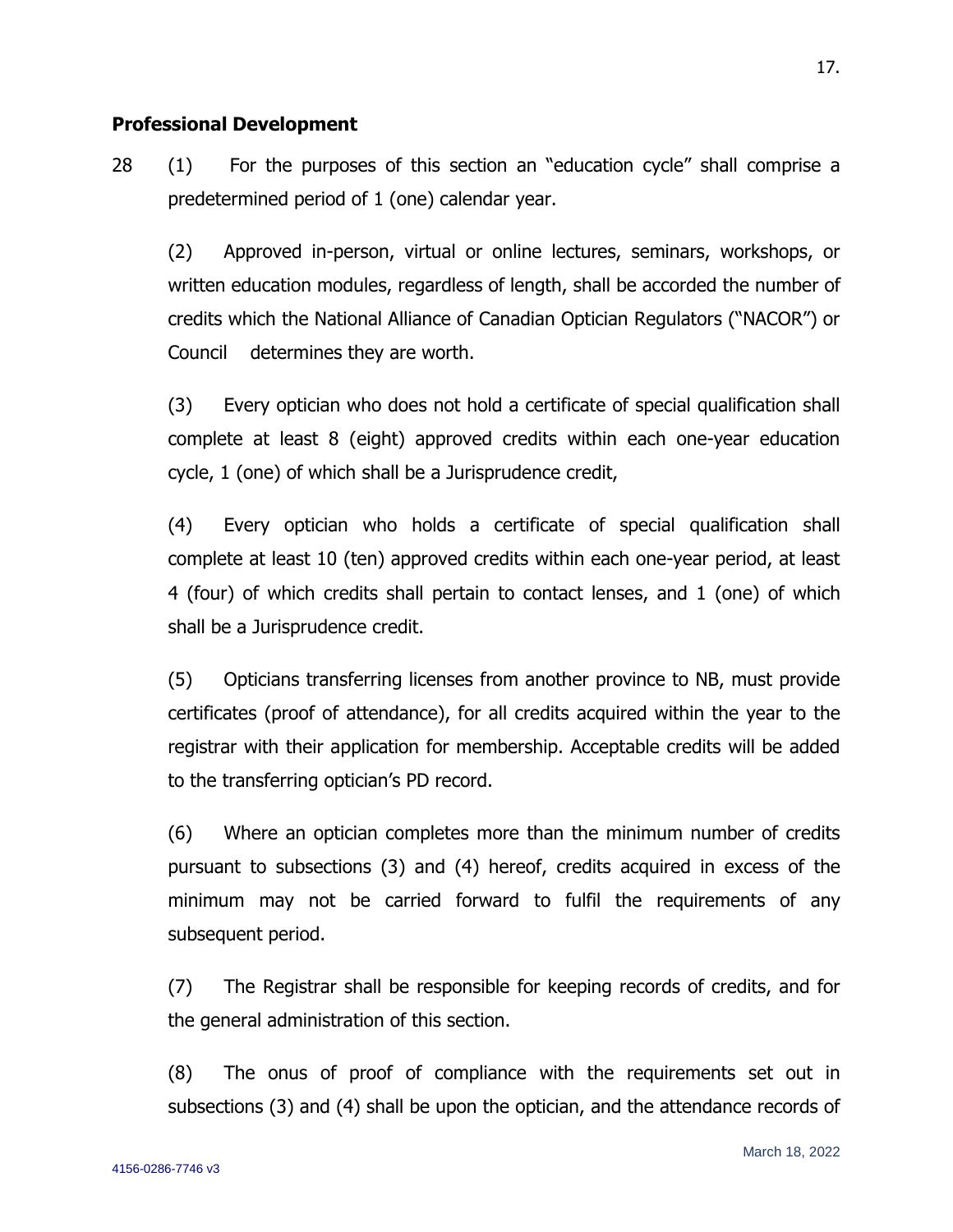the Registrar shall be deemed to be prima facie evidence of the attendance or non-attendance of the optician.

(9) (a) The Council may approve for professional development purposes any lectures which are hosted by a professional association, regulatory body, optical supplier, employer or other reputable company or organization.

(b) Notwithstanding the provisions of subsection (9)(a), the Council has no obligation to approve any lecture not organized by the Council if the member claiming the credit did not have the credit pre-approved, or if proof of attendance is not acceptable to Council.

(10) Where at the end of any education cycle an optician has not fulfilled the requirements as set out in subsections (3) and (4), Council may order that optician to submit to such examinations as it sees fit, to determine their competence as an optician.

(11) Where an optician fails to submit to an examination or examinations pursuant to subsection (10), or where the Council, in its discretion, finds that the results of the examinations prescribed pursuant to subsection (10) demonstrate a lack of competence on the part of an optician, Council may

(a) suspend the license or certificate of special qualification, or both, of the optician until such time as that optician satisfies Council of their competence to practice; or

(b) make such other Order as Council considers just.

(12) Notwithstanding the foregoing, where a registered apprentice becomes registered as an optician or where an optician receives a certificate of special qualification during the first half of a one-year education cycle, the newly registered optician shall require only one-half of the requirements of subsection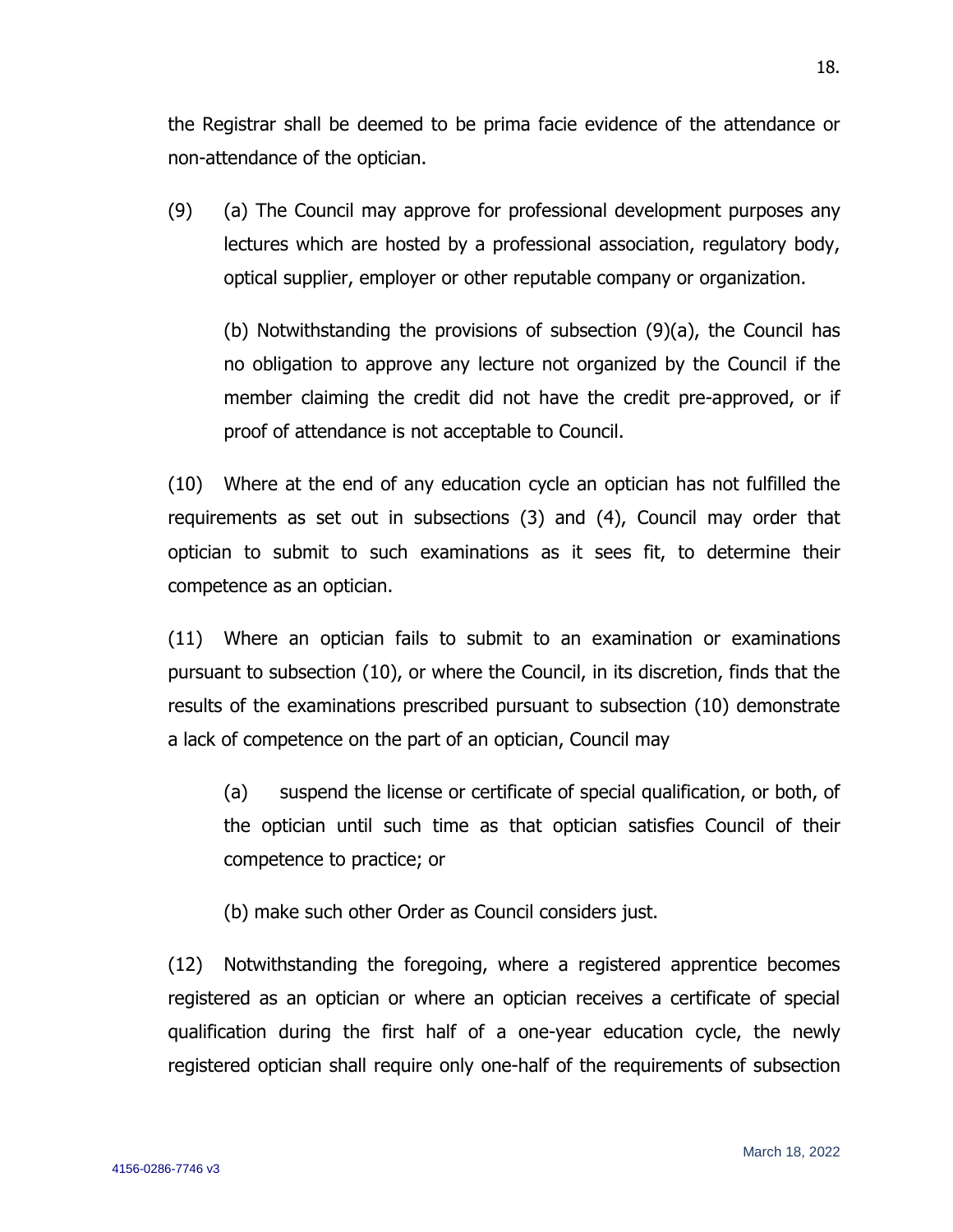(3), and the optician who has newly received a certificate of special qualification shall require only one-half of the requirements of subsection (4).

(13) Council, in its discretion, may exempt a member, or the membership, from compliance with this Section, or any part thereof, for any period.

(14) Notwithstanding the foregoing, registered apprentices shall be exempt from the provisions of this Section.

# **Reinstatement**

- 29 (1) In this section "former member" means a person who was formerly a member of the Association and who ceased to be a member by reason of resignation or suspension, but does not include a person seeking reinstatement under Section 82 of the Act.
	- (2) To qualify for readmission as an optician, a former member must
		- (a) pay the Association all fees, fines or penalties in respect of which the former member was in arrears at the time he or she resigned or was suspended,
		- (b) successfully pass any examinations which the Council may require, and
		- (c) comply with all other conditions which the Council considers fit.

(3) Notwithstanding subparagraph (2)(a), the Council, for cause established to its satisfaction, may waive all or part of any fees, fines or penalties in respect of which the former member was in arrears at the time he resigned or was suspended.

(4) When a former member has satisfied all requirements for readmission under subsection (2), the Council shall direct the Registrar to reinstate the member's certificate of registration, and issue a licence to him or her.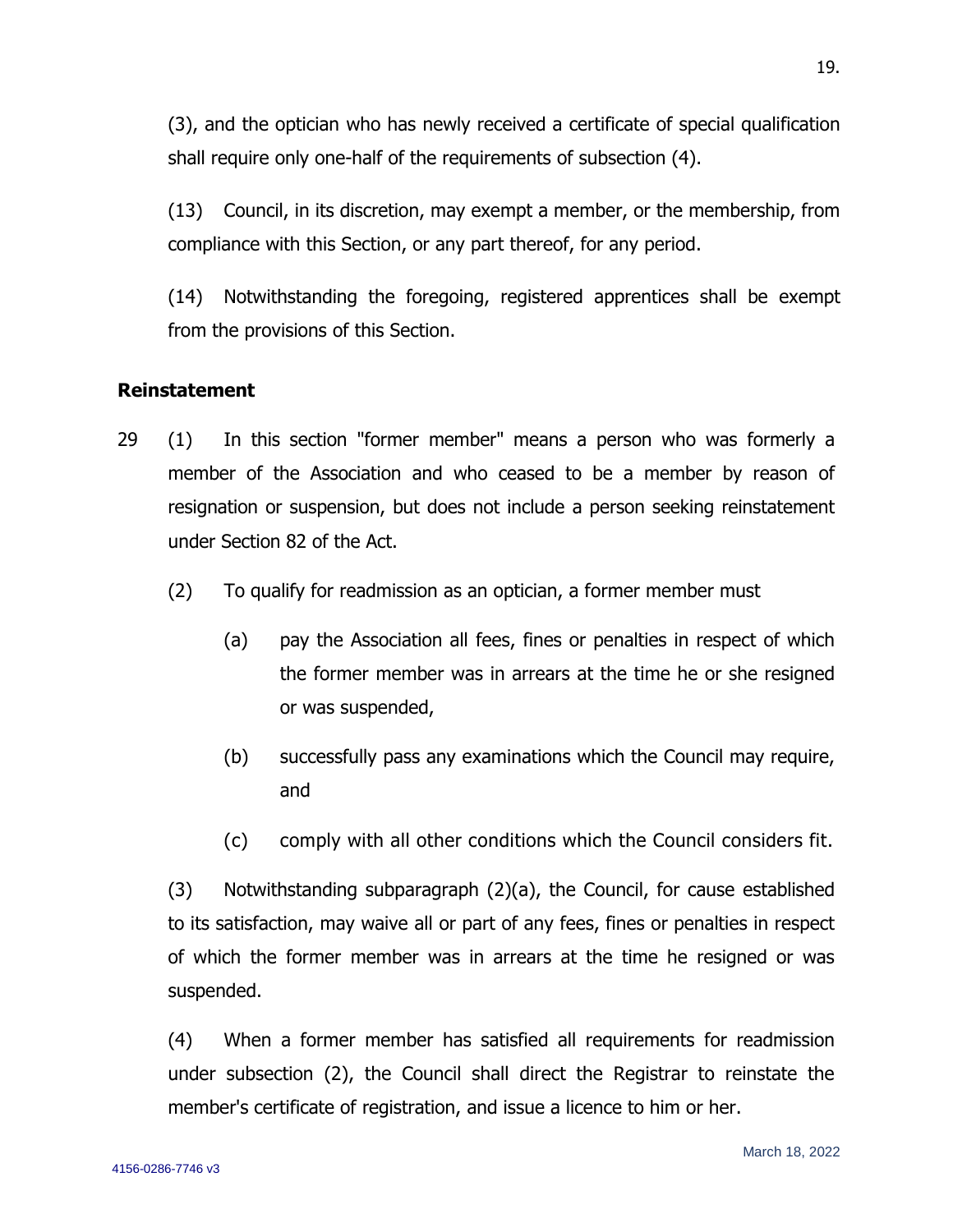# **Fees And Assessments**

30 Fees for the following matters, and for annual licensing, shall be established as needed by resolution of Council and shall take effect on the dates specified by resolution of Council, and shall be payable to the Treasurer for the use of the Association.

|    | (a)                                              | for admission as a registered                                                                                            |  |  |
|----|--------------------------------------------------|--------------------------------------------------------------------------------------------------------------------------|--|--|
|    | (b)                                              | for annual licensing of an apprentice who, though entitled<br>to be enrolled in the dispensing course, has not chosen to |  |  |
|    | (c)                                              | for initial setup of a file for an applicant from out of province,                                                       |  |  |
|    | (d)                                              | to undergo assessments                                                                                                   |  |  |
|    |                                                  | In Province PLAR Assessment, Eyeglasses, not<br>(i)                                                                      |  |  |
|    |                                                  | In Province PLAR Assessment, Contact Lenses,<br>(ii)                                                                     |  |  |
|    |                                                  | Assessments for reinstatement of licence to<br>(iii)                                                                     |  |  |
|    |                                                  | Assessments for reinstatement of certification to<br>(iv)<br>dispense contact lenses, not more than\$800.00              |  |  |
|    | (e)                                              | Upon late payment of the Annual Licensing Fee or                                                                         |  |  |
| 31 | (1)                                              | Annual fees are payable by each member of the Association on or before                                                   |  |  |
|    | the first day of August in each year as follows: |                                                                                                                          |  |  |
|    | (a)                                              | Licensing fee for member of the Association entitled to use                                                              |  |  |
|    | (b)                                              | Licensing fee for an optician holding a certificate of special<br>qualification for contact lens fitting,                |  |  |
|    |                                                  |                                                                                                                          |  |  |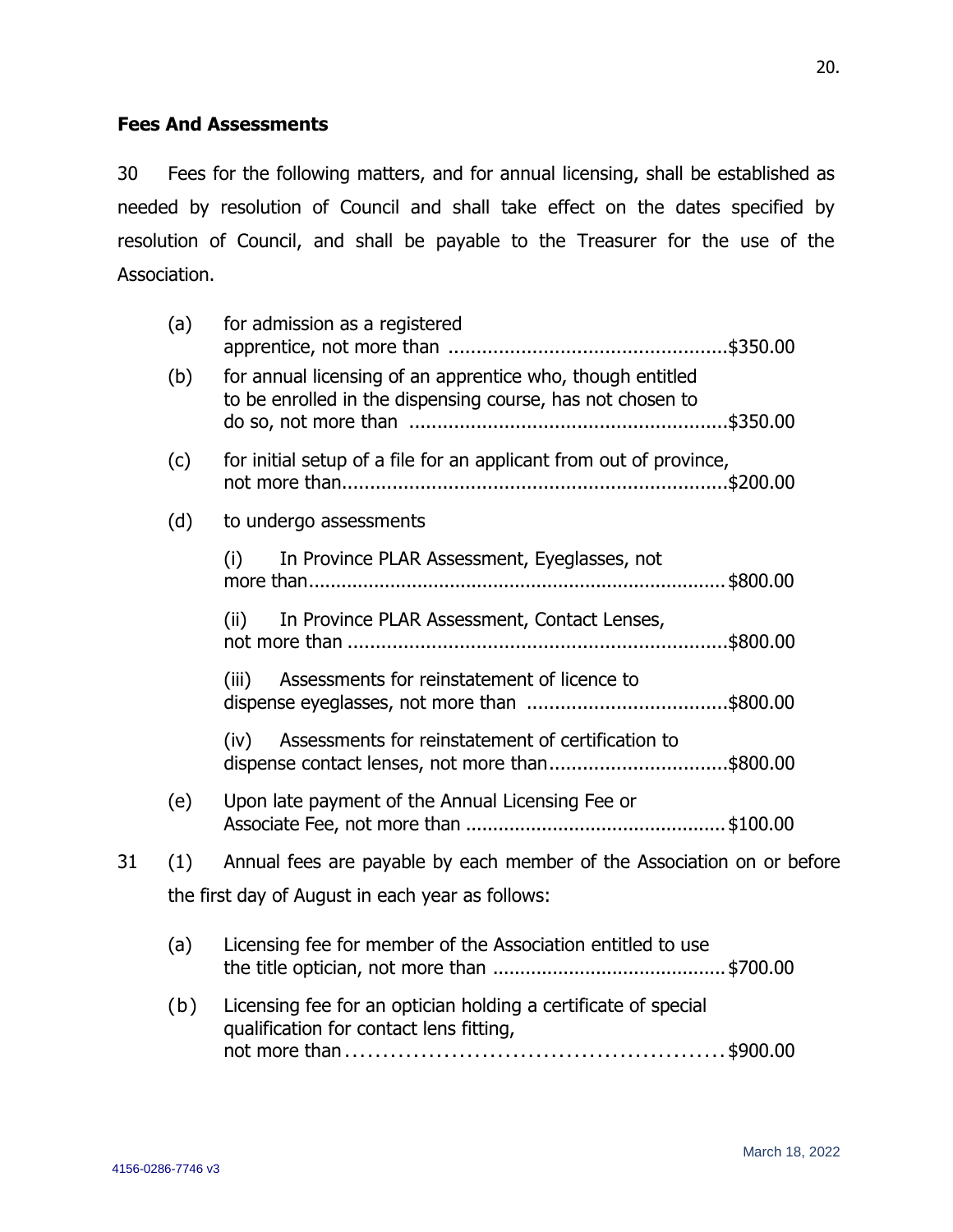- (c) Renewal fee for associate member, not more than ................\$175.00
- (2) This section does not apply to honourary members.

32 The Association may from time-to-time, by resolution of Council, levy a special assessment of the members to cover extraordinary expenses of the Association.

33 (1) Subject to subsection (3), the licence of any member who fails to pay the licence fees prescribed by Section 31 on or before the first day of August in each year is automatically suspended, until such fees, as well as the late payment fee pursuant to Section 30(e), are paid.

(2) Subject to subsection (3), the licence of any member who fails to pay any costs or other amounts for which the member is liable to the Association under the Act or these Regulations, is automatically suspended until such costs or other amounts are paid.

(3) If, in the opinion of the Registrar, payment has not been made under subsections (1) or (2) for reasons beyond the control of the member, the Registrar may extend the time for payment, during which extension the member is not suspended.

### **Council Business**

34 (1) The Council shall consist of eight elected councillors, two councillors appointed by the Lieutenant-Governor In Council, and the past-President. All members of the Council shall be voting members, except the past-President.

(2) Regular meetings of the Council shall be held at least four times a year, unless the Council determines otherwise, at such times and places as are fixed by resolution of the Council, and immediately before and after the annual meeting of the Association.

(3) In a case of urgency or in the absence of a resolution of the Council fixing time and place of the next meeting, the President, or in the President's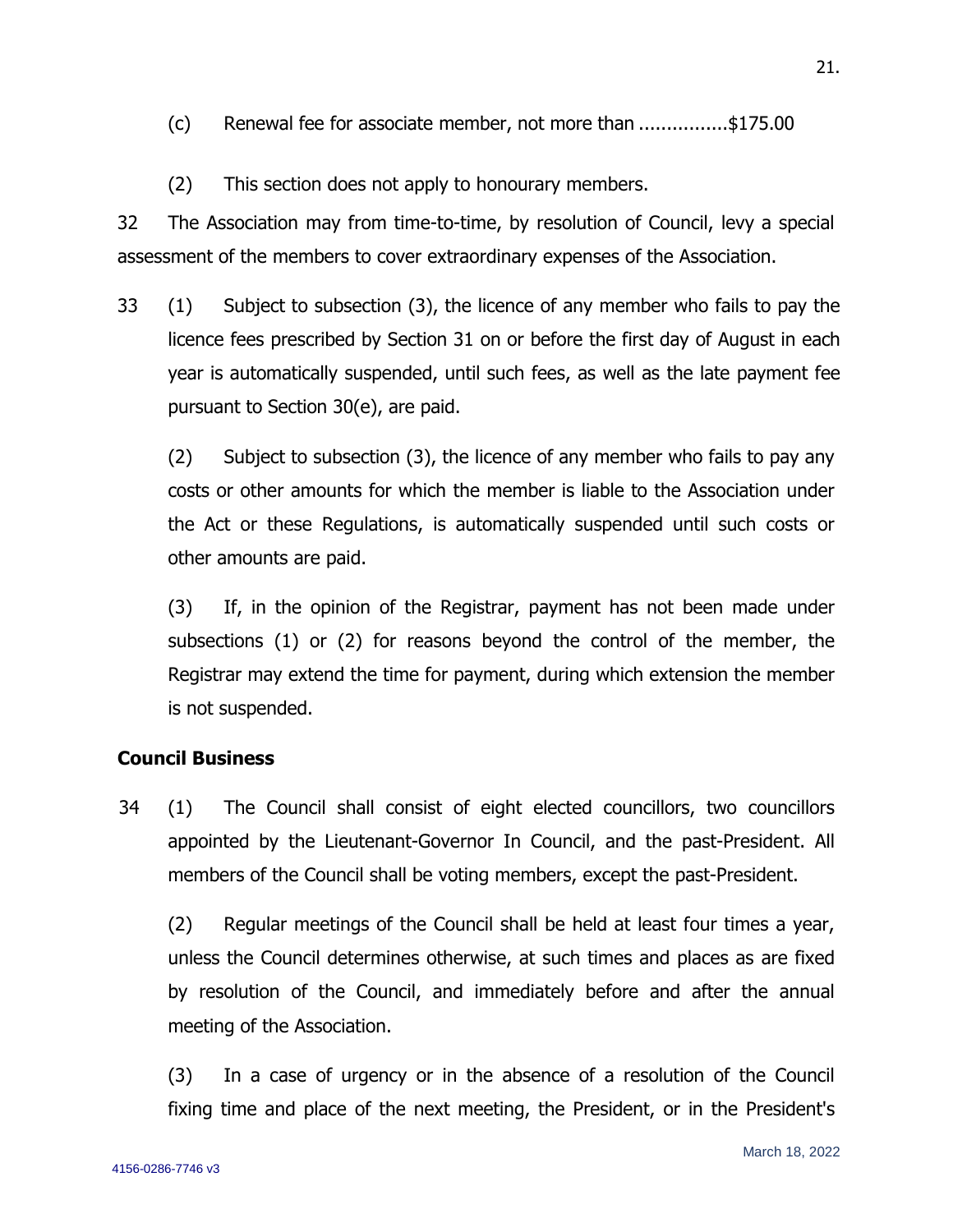absence, the Vice-President, may call a meeting of the Council and fix the time and place thereof.

(4) The Secretary shall inform each member of the Council at least seven days, or in a case of urgency, three days, prior to the date fixed for the meeting, but no unintentional error or omission in the giving of the notice shall invalidate the meeting or any business transacted thereat.

(5) Formal written notice of any meeting of the Council may be dispensed with provided that two-thirds of the members of the Council waive the notice at the time such meeting is set.

(6) Members of Council may only serve on Council for three (3) consecutive two (2) year terms.

### **Association Business**

35 (1) Special meetings of the Association for the transaction of any business may be called at any time by the Council or the President, or in the President's absence, the Vice-President.

(2) Special meetings of the Association shall be at such place as the Council may fix.

(3) The Secretary shall send by regular prepaid mail or by telephone transmission producing a facsimile of the document a notice of every annual or special meeting of the Association to each regular member in good standing at their last known address at least seven days prior to the date fixed for such meeting, but no unintentional error or omission in the mailing of the notice shall invalidate the meeting or any business transacted thereat.

(4) Twenty-five regular members in good standing constitute a quorum for the transaction of any business at a meeting of the Association.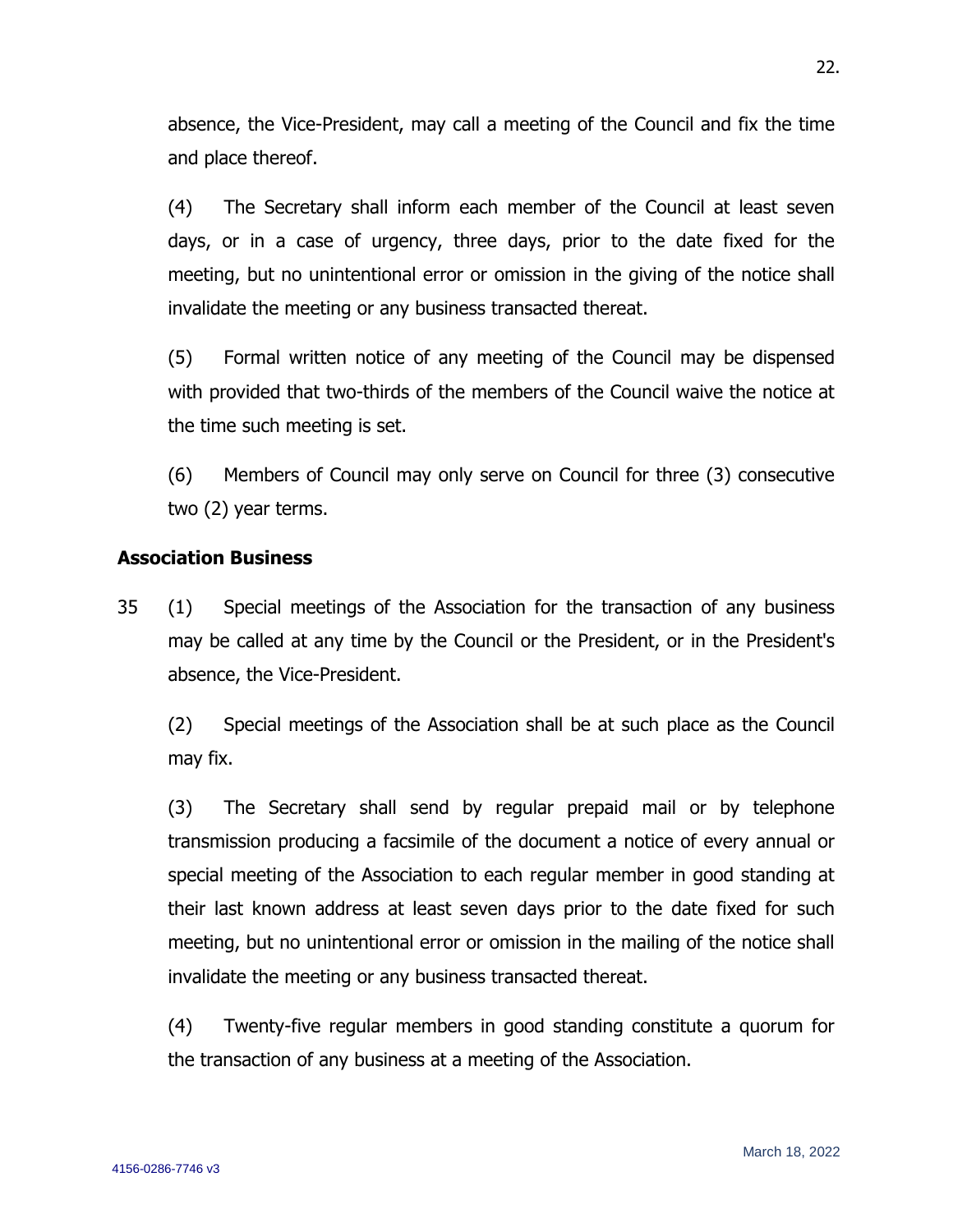(5) In the absence of both the President and the Vice-President at any meeting of the Association, the members of the Association present shall elect a chairperson for the meeting.

36 (1) At each meeting of the Association, the Minutes of the previous meeting shall be submitted and after being approved as submitted or amended shall be signed by the Chairperson.

(2) The order of proceedings at meetings of the Association, unless otherwise decided by vote of the meeting, shall be as follows:

- (a) submission of the Minutes of the last meeting,
- (b) business arising out of the Minutes,
- (c) receipt and consideration of reports of Committees,
- (d) receipt and consideration of the reports of the Council and Treasurer,
- (e) election of Directors, and
- (f) any other business.

(3) The election of officers of the Association shall take place at a meeting of the Council to be held following the annual meeting of the Association and shall take precedence over all other business at that time.

(4) The proceedings of the Association shall be conducted as nearly as possible according to ordinary parliamentary procedure.

# **Enactment Of Regulations**

37 (1) Notice of motion of any Regulation to be submitted to a meeting of the Council for confirmation or adoption shall be sent by regular prepaid mail or by telephone transmission producing a facsimile of the document by the Secretary to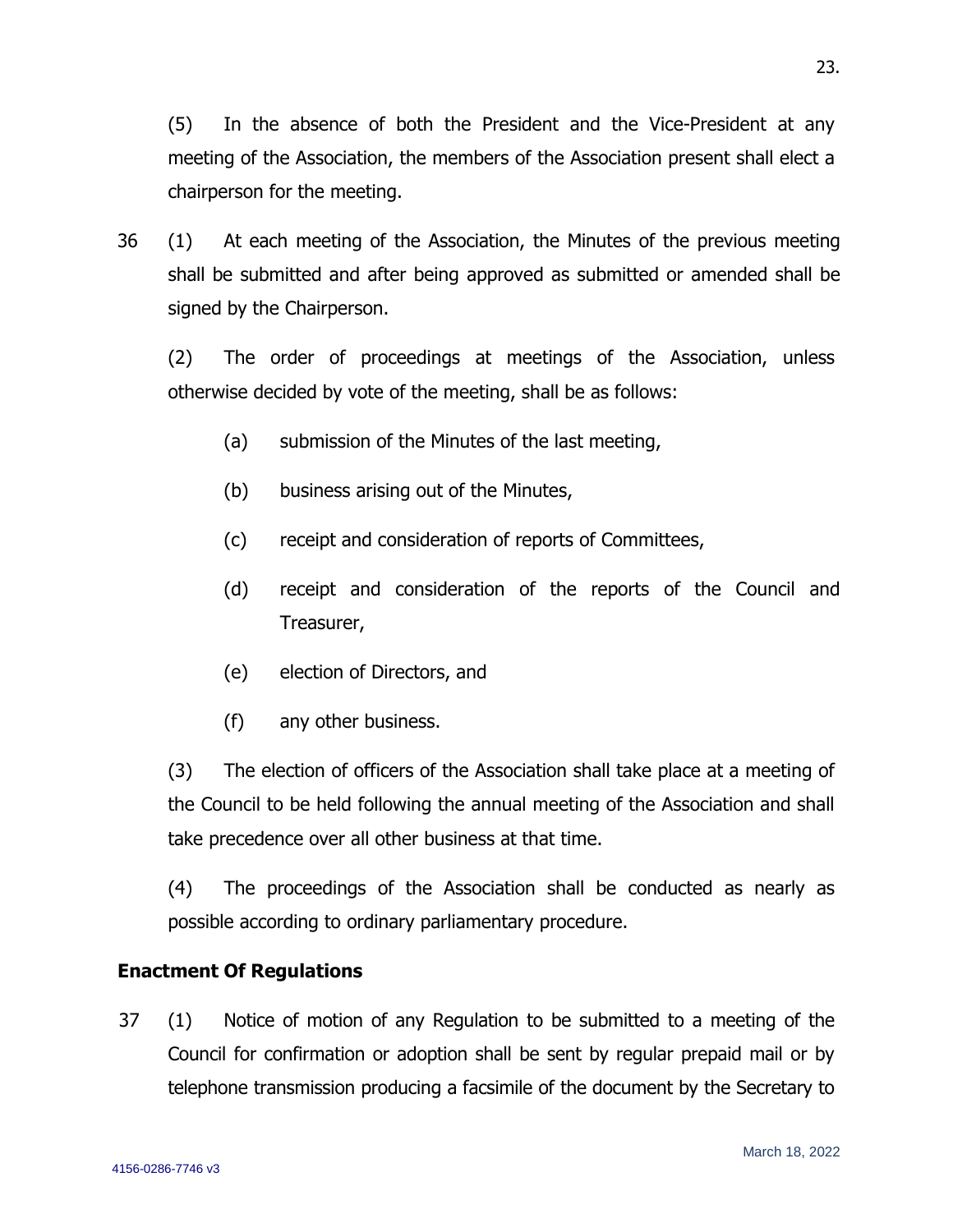each regular member of the Association at their last known address at least 14 days prior to the date of the meeting of Council to which the Regulation is to be submitted.

(2) A copy of the Regulation to be submitted or a statement of the effect thereof shall be attached to the notice of motion, but the notice of motion shall constitute sufficient notice of motion of any Regulation which is approved by the Council as a consequence thereof, whether the regulation is approved in the form attached to the notice of motion or in some altered form either as to wording or as to effect.

(3) Any defect in any notice of motion of a Regulation to be submitted to a meeting of the Council for confirmation or adoption may be waived by a resolution passed by the majority of the regular members present and voting at any meeting of the Council.

#### **Elections And Appointments**

- 38 (1) The chairperson of the meeting at which an election takes place shall appoint scrutineers for the conduct of the election.
	- (2) Each election shall begin with a call for nominations.

(3) No nomination may be accepted unless it is consented to by the person nominated either verbally at the meeting or in writing.

(4) Nominations for any election may be closed by motion of the meeting or, if no nominations are received after three successive calls for nomination, by declaration of the Chairperson.

- 39 (1) The election of the President and the Vice-President shall be held at a meeting of the Council following the annual meeting of the Association.
	- (2) The election of the President shall be held first.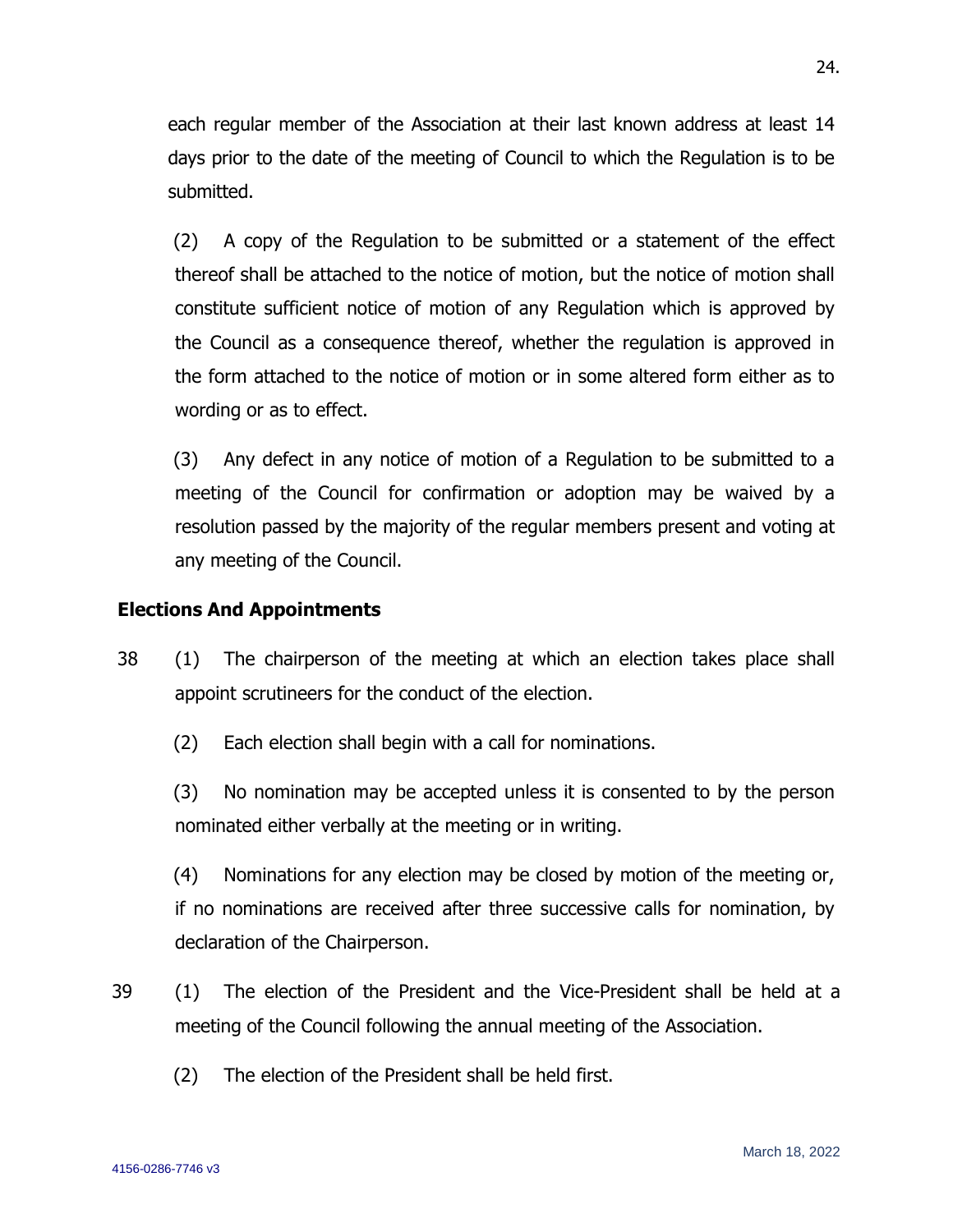(3) The election of the Vice-President shall follow the election of the President.

(4) The appointment of the Registrar, the Secretary and the Treasurer of the Association shall follow the election of the Vice-President.

## **Hours Of Business**

40 No optical dispensary shall be open for business to the public on Sundays, statutory holidays, or for more hours per week than could reasonably be staffed by the number of opticians employed in the dispensary.

# **Standard For Lenses**

41 The standard for acceptable margins of error in corrective lenses which are dispensed by opticians in New Brunswick shall be the ANSI Z80.1 American National Standards Chart, which shall be available for inspection by any person free of charge, at the head office of the Association, at all reasonable times during business hours.

### **Patient Records**

- 42 (1) Every optician shall make records for each patient to whom he or she dispenses an optical appliance.
	- (2) The records to be kept for each patient shall include
		- (a) the name and address of the patient;
		- (b) a copy of the most recent prescription available to the optician for the patient;
		- (c) every report received respecting the patient from any other optician or health care professional; and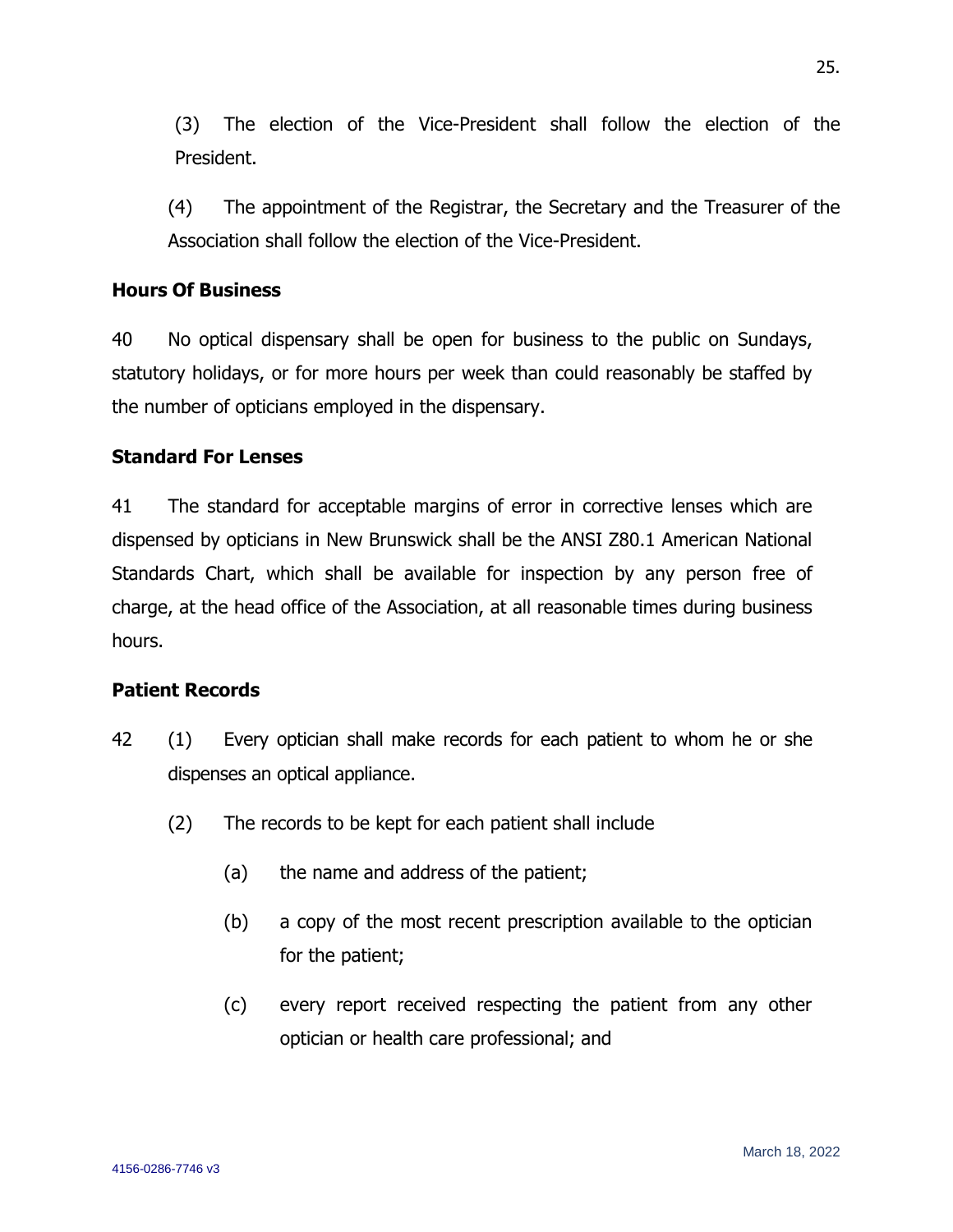- (d) any other documents, records, or data, whether electronic or otherwise, which ought in the opinion of the optician to be included in the patient's record.
- (3) The records required by regulation shall be
	- (a) legibly written or typed or, if in electronic or coded format, available to be produced in decoded and legible hard copy format;
	- (b) kept in a systematic manner;
	- (c) kept in a manner which maintains reasonable security from unauthorized access;
	- (d) kept, if electronic, with regular backups; and
	- (e) kept, if electronic, either together or with links leading from any one set of records to all other records for that patient.

(4) Patient records shall be kept for a minimum of seven years from the date of the patient's most recent visit.

(5) Where an optician retires, or ceases to practise for any reason, such optician shall either

- (a) return each patient's record to such patient; or
- (b) make adequate provision with another optician or the Registrar so that each patient's records shall be maintained and available to such patient for seven years from the date of the patient's most recent visit to the optician who has ceased to practise.

(6) Where an optician provides patient records to the Registrar, the Registrar shall release the patient's records to that patient, upon receipt of reasonable evidence as to the person's identity, and shall be under no further obligation in respect of such records, once they have been released.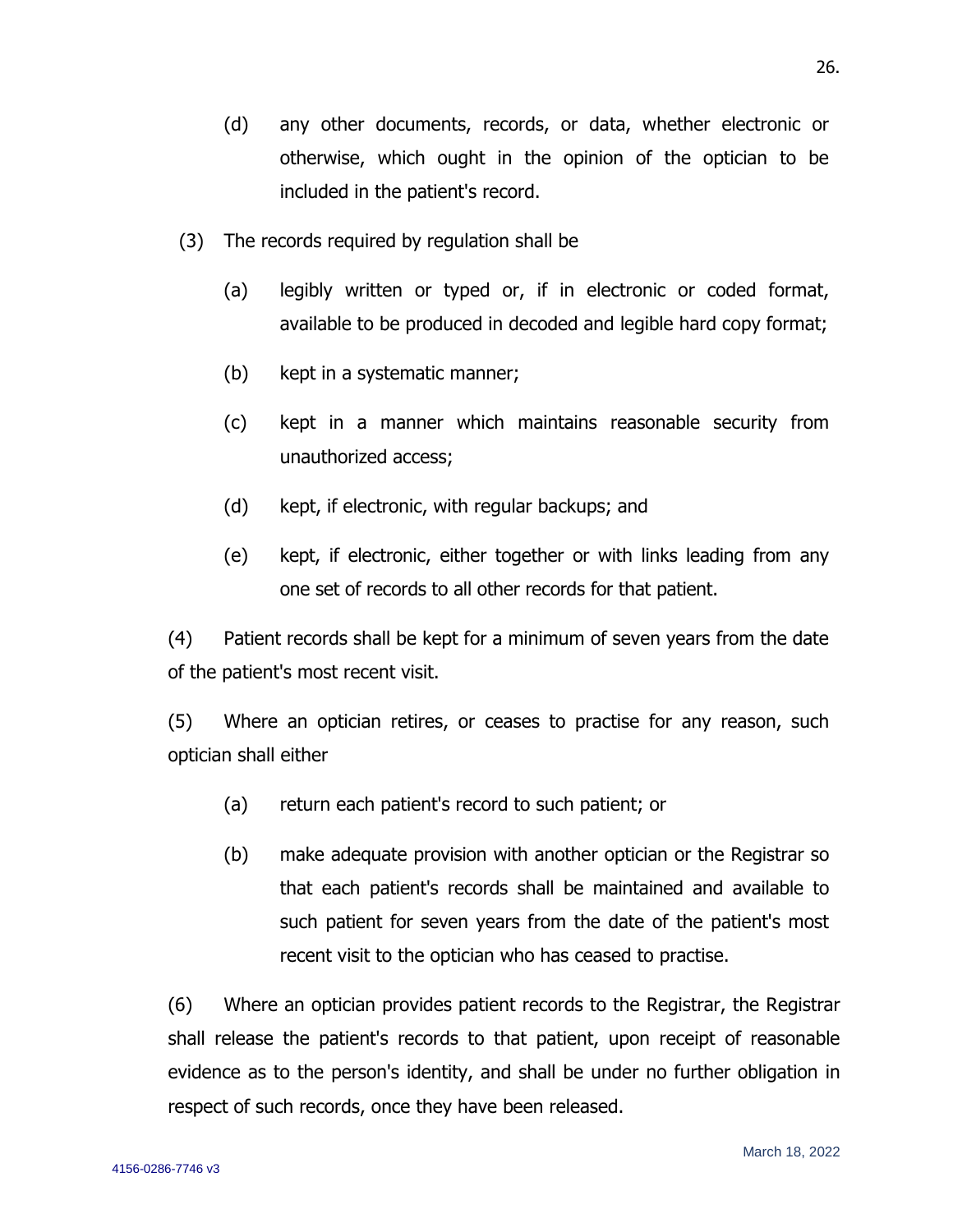(7) Where the Registrar has maintained a patient's record for seven years from the date of the patient's last visit to the optician, and no request has been made for such records to the Registrar, the Registrar may destroy such records.

# **Professional Liability Insurance**

42.1 (1) No optician shall engage in optical dispensing unless he or she is insured under a policy of professional liability insurance with limits of at least one million dollars per occurrence.

(2) As a condition for the issuance, renewal, or re-instatement of a licence, the Registrar may demand an optician provide proof of insurance as set out in subsection (1), and every optician shall provide such proof of insurance as is satisfactory to the Registrar.

(3) The onus of proof of compliance with subsection (1) and subsection (2) of this Section shall be upon the optician.

(4) Failure to comply with subsection (1) or subsection (2) hereof shall constitute professional misconduct for the purposes of Section 67(d) of the Act.

(5) This Section also applies to professional corporations which engage in optical dispensing, with all necessary modifications.

(6) This Section comes into effect as of January 1, 2005.

### **General Power**

4156-0286-7746 v3

43 The Council may from time-to-time do or have performed any matter which it considers necessary or advisable for carrying out effectively the intent and purposes of the Act, and of these regulations.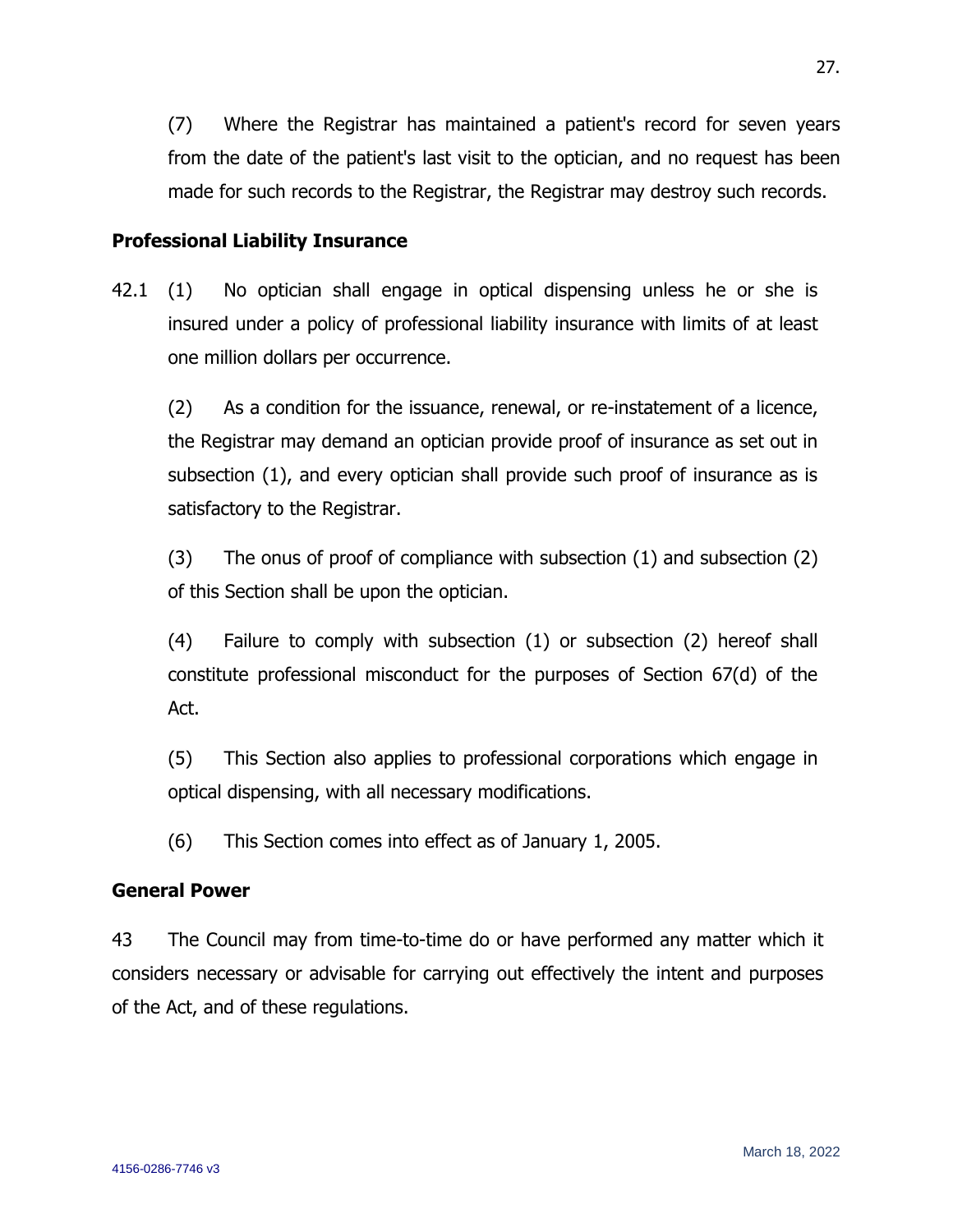# **Saving And Transitional**

44 (1) No proceeding, no matter or thing done or relied upon pursuant to Regulations enacted pursuant to An Act to Incorporate the New Brunswick Guild of Dispensing Opticians, chapter 68 of the Acts of New Brunswick, 1976, shall be deemed to be invalid only by reason of the repeal of said Regulations.

(2) Any proceeding, matter or thing commenced under the Regulations referred to in the preceding paragraph shall be continued, dealt with and concluded as nearly as possible in accordance with the procedure set out in these Regulations, but nothing herein shall affect anything, right, title or interest acquired before the commencement of these Regulations, or any legal proceedings or remedy in respect of any such thing, right, title or interest.

### **Repeal**

45 The Regulations enacted pursuant to **An Act To Incorporate The New Brunswick Guild Of Dispensing Opticians**, Chapter 68 of the Acts Of New Brunswick, 1976, are repealed.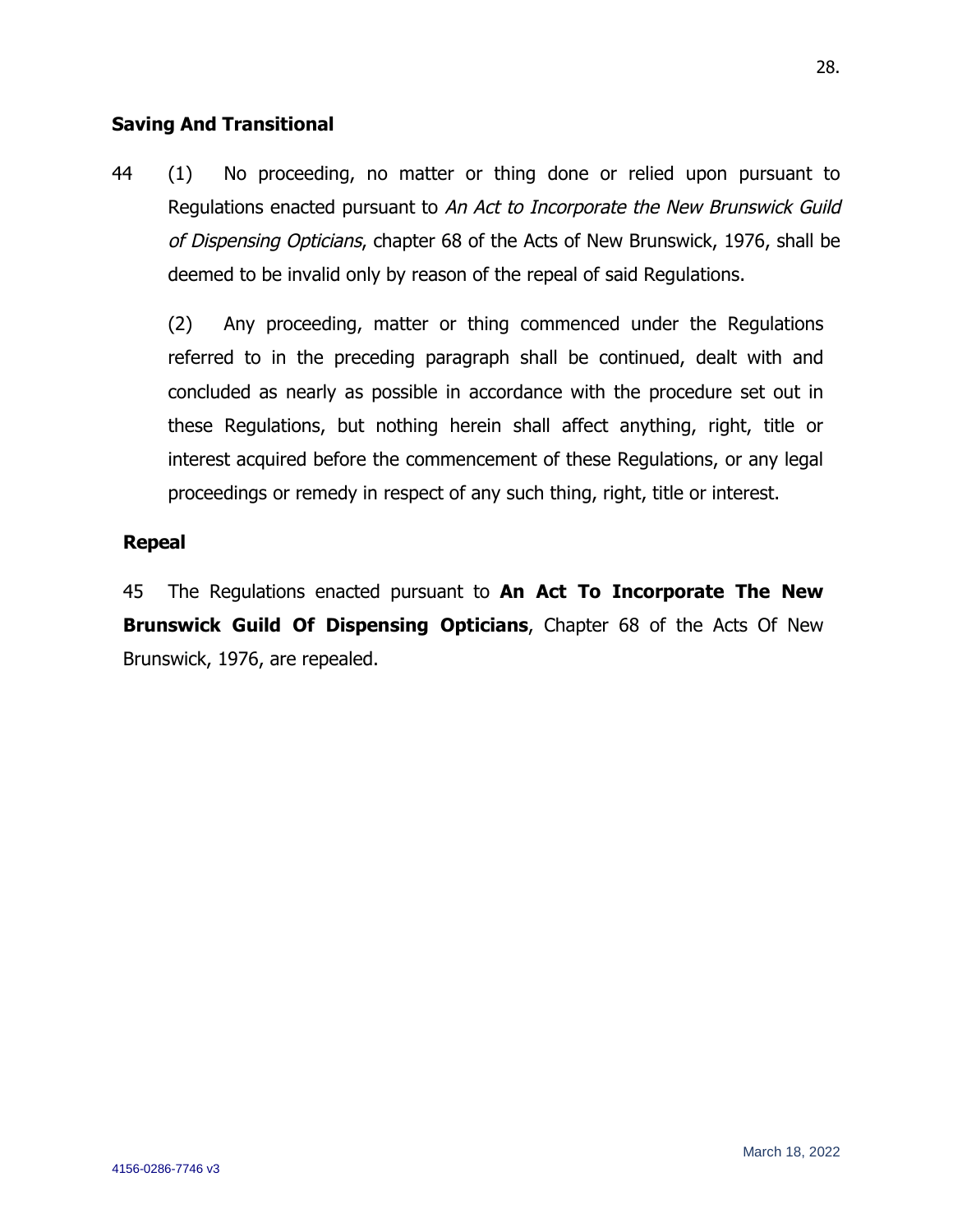# **"SCHEDULE A"**

# **SUPERVISION OF APPRENTICES**

1. In this Schedule,

"approved ophthalmic dispensing eyeglasses course" means a course referred to in Section 17 of these Regulations;

"supervising optician" means the sponsoring optician or any other optician who would be qualified to act as a sponsoring optician;

"task" means any task or tasks within the meaning of "optical dispensing"

2. A registered apprentice may perform any task the supervising optician deems the registered apprentice to be capable of performing in a competent manner, the onus being on the supervising optician to demonstrate to the Council, upon the demand of Council, that the registered apprentice was, indeed, capable of performing the delegated task at the relevant time.

(a) A registered apprentice who has not yet successfully completed the midterm examination of the first year of an approved ophthalmic dispensing eyeglasses course may not perform any tasks when there is no supervising optician present in the dispensary, but may be left unsupervised in the dispensary without performing such tasks for a maximum of 4 hours per week.

(b) A registered apprentice who has successfully passed the midterm examination of the first year of an approved ophthalmic dispensing eyeglasses course may perform optical dispensing tasks approved by the supervising optician for a maximum of five (5) hours per calendar week without a supervising optician present in the dispensary, provided the registered apprentice does not violate Section 21 (9) of these Regulations.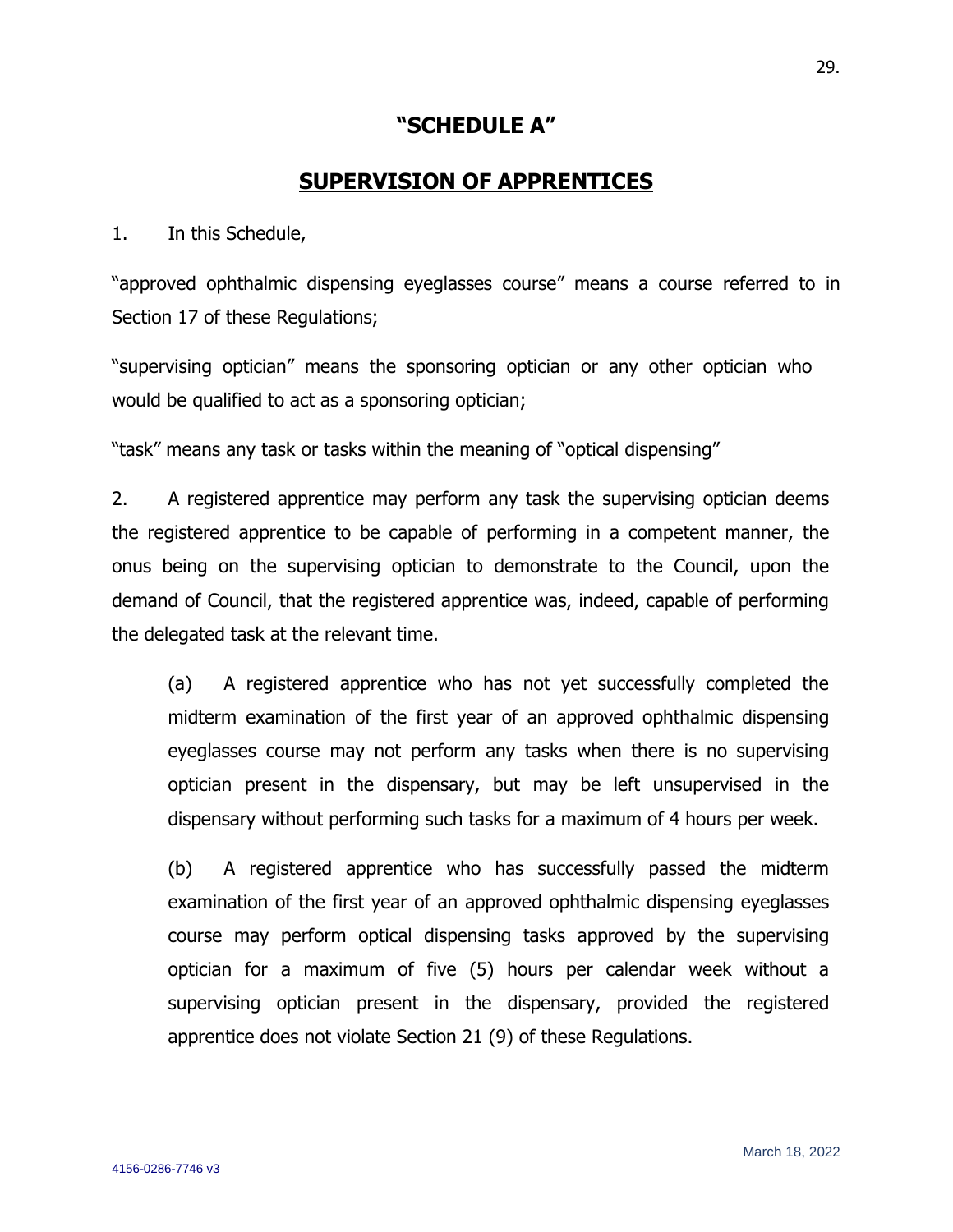(c) A registered apprentice who has successfully passed the final examination of the first year of an approved ophthalmic dispensing eyeglasses course may perform optical dispensing tasks approved by the supervising optician for maximum of seven (7) hours per calendar week without a supervising optician present in the dispensary, provided the registered apprentice does not violate Section 21 (9) of these Regulations.

(d) A registered apprentice who has successfully passed the midterm examination of the second year of an approved ophthalmic dispensing eyeglasses course may perform optical dispensing tasks approved by the supervising optician for a maximum of twelve (12) hours per calendar week without a supervising optician present in the dispensary, provided the registered apprentice does not violate Section 21 (9) of these Regulations.

(e) A registered apprentice who has successfully passed the final examination of the second year of an approved ophthalmic dispensing eyeglasses course may perform optical dispensing tasks approved by the supervising optician for a maximum of sixteen (16) hours per calendar week without a supervising optician present in the dispensary, provided the registered apprentice does not violate Section 21 (9) of these Regulations.

4. A registered Apprentice who has successfully passed the final examination of the second year of an approved ophthalmic dispensing eyeglasses course remains subject to subsection 3 (e) of this Schedule until he or she successfully completes an approved practical assessment process, as referred to in Section 17 of these Regulations.

5. A registered Apprentice who fails the practical assessment, or who does not opt to take the approved practical assessment within 1 year of passing the final examination of the second year of the approved ophthalmic dispensing eyeglasses course for any reason, is subject to the condition of subsection 3 (d) of this Schedule until such time as the practical assessment has been successfully completed.